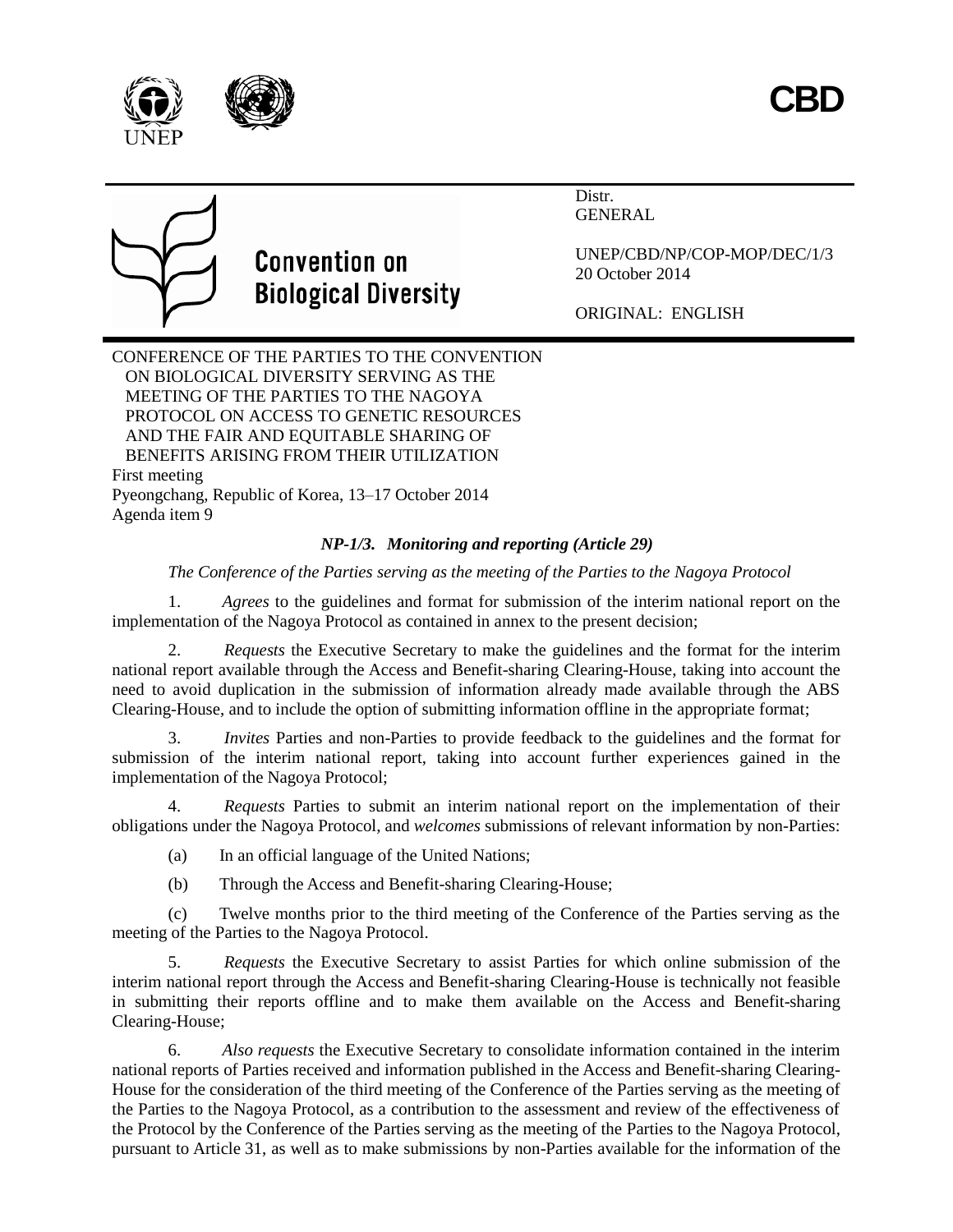third meeting of the Conference of the Parties serving as the meeting of the Parties to the Nagoya Protocol;

7. *Decides* to consider the intervals for reporting at its third meeting and to keep the format of the national report under review, based on feedback received from Parties and the experience gained;

8. *Requests* the Executive Secretary, and *invites* Parties, non-Parties, and relevant organizations to make use of and to also take into account the interim national reports when carrying out capacity-building and development activities to support the implementation of the Nagoya Protocol, and to support capacity-building and development activities for submitting the interim national report.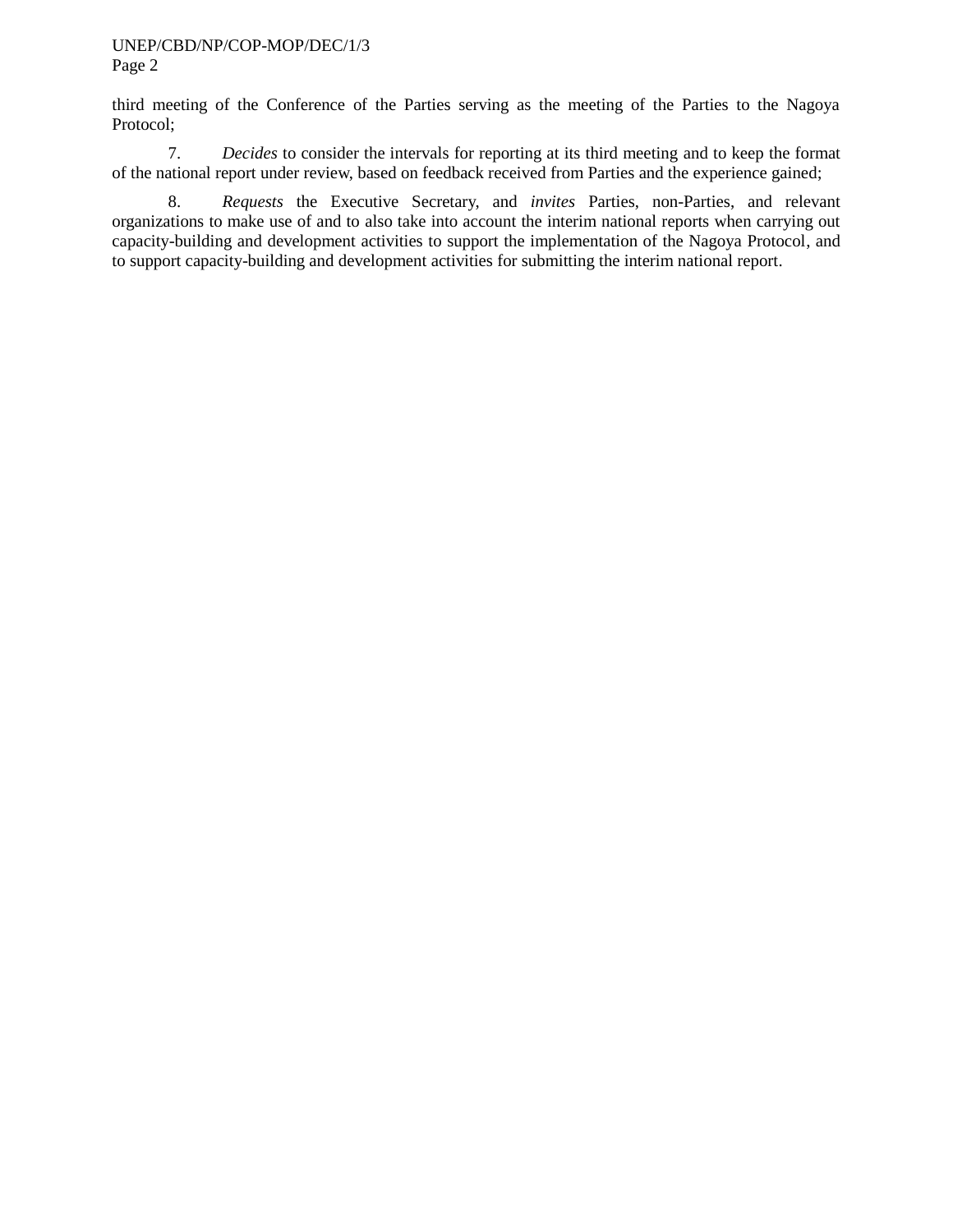#### *Annex I*

#### **GUIDELINES FOR THE INTERIM NATIONAL REPORT ON THE IMPLEMENTATION OF THE NAGOYA PROTOCOL**

The following format for the preparation of the interim national report on implementation of the Nagoya Protocol on Access and Benefit-sharing called for under Article 29 of the Protocol is a series of questions based on those provisions of the Protocol that establish obligations for the Parties to the Protocol. These questions are identified as mandatory and are marked with an asterisk.

In addition, some questions are not strictly based on the provisions of the Protocol and are identified as voluntary. They are included in the reporting format to contribute to the assessment and review of the effectiveness of the Protocol in the context of Article 31 and to identify challenges and difficulties in implementing the Protocol, and of decisions adopted by the Conference of the Parties serving as the meeting of the Parties to the Nagoya Protocol (COP-MOP).

The interim national report can be a useful tool for both Parties and non-Parties to assess the level of implementation of the Nagoya Protocol, as well as gaps and needs in terms of capacity, and will assist the COP-MOP in reviewing, on a regular basis, the implementation of the Nagoya Protocol and to make, within its mandate, the decisions necessary to promote its effective implementation in accordance with Article 26, paragraph 4.

Information submitted through the interim national report could also serve to share experiences, challenges and solutions among countries in relation to the implementation of the Nagoya Protocol. In this regard, the interim national report can be a valuable tool for building and developing capacity to implement the Protocol and for designing capacity-building activities more effectively. The format is intended to minimize the reporting burden on countries and therefore questions are simple in nature (usually yes or no questions). Generally, these questions are followed by text entries where countries are encouraged to provide details on the measures taken as well as to report on difficulties and challenges to implement particular provisions of the Protocol and to provide further information on the issue by linking to existing Access and Benefit-sharing Clearing-House (ABS Clearing-House) records, websites or uploading documents. This is an opportunity to identify good practices and constraints in implementation of the Nagoya Protocol.

In order to avoid duplication in the submission of information and to make the best use of the information already made available through the ABS Clearing-House, countries would be given the possibility of linking existing national and reference ABS Clearing-House records published by the publishing authority to the different sections of the interim national report if they wish to do so, or else the Secretariat when consolidating information for consideration of the COP-MOP, in addition to the information contained in the interim national report will also include relevant information already published in the ABS Clearing-House.

Although there is no set limit on length of text, in order to assist with the review and synthesis of the information in the reports, respondents are invited to ensure that answers are as relevant and as succinct as possible.

Countries are invited to submit any other information in the section provided at the end of the reporting format. The Executive Secretary welcomes any comments on the adequacy of the questions and difficulties in completing the questions, and any further recommendations on how these reporting guidelines could be improved.

It is recommended that Parties involve all relevant stakeholders in the preparation of the report in order to ensure a participatory and transparent approach to its development.

Countries should use the online version of the format, unless technically not feasible, and to submit the report through the ABS Clearing-House while ensuring that the national information on the ABS Clearing-House is up-to-date.

Only if not technically feasible, Parties should resort to offline submissions to the ABS Clearing-House. Offline submissions should use the protected form, as provided for download on the ABS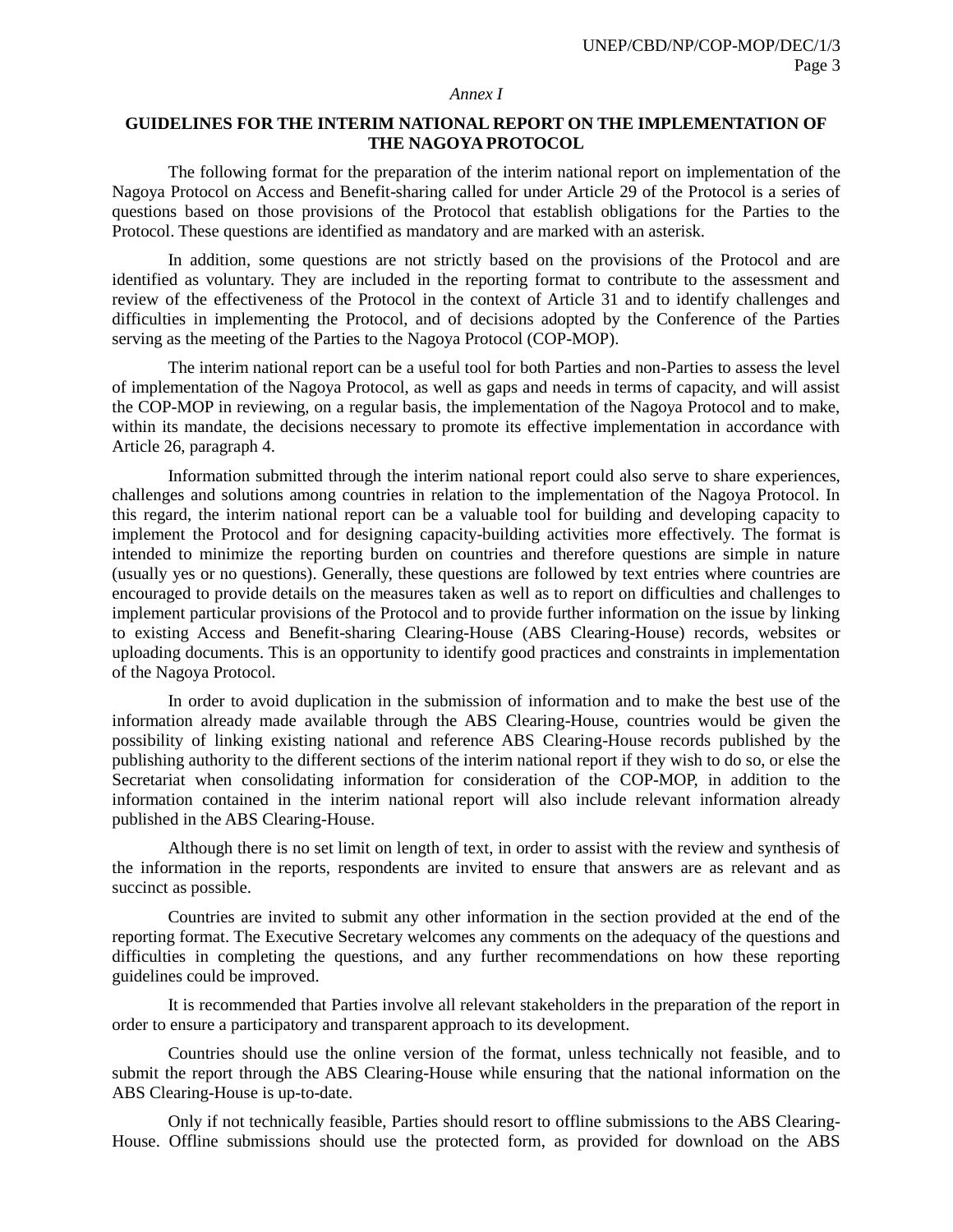Clearing-House in MS Word format. It is recommended that countries send the report via email to the Secretariat [\(secretariat@cbd.int\)](mailto:secretariat@cbd.int), and include a scanned copy of the last page signed by the ABS Clearing-House publishing authority. Subsequently, the Executive Secretary will assist Parties in making their report available on the ABS Clearing-House.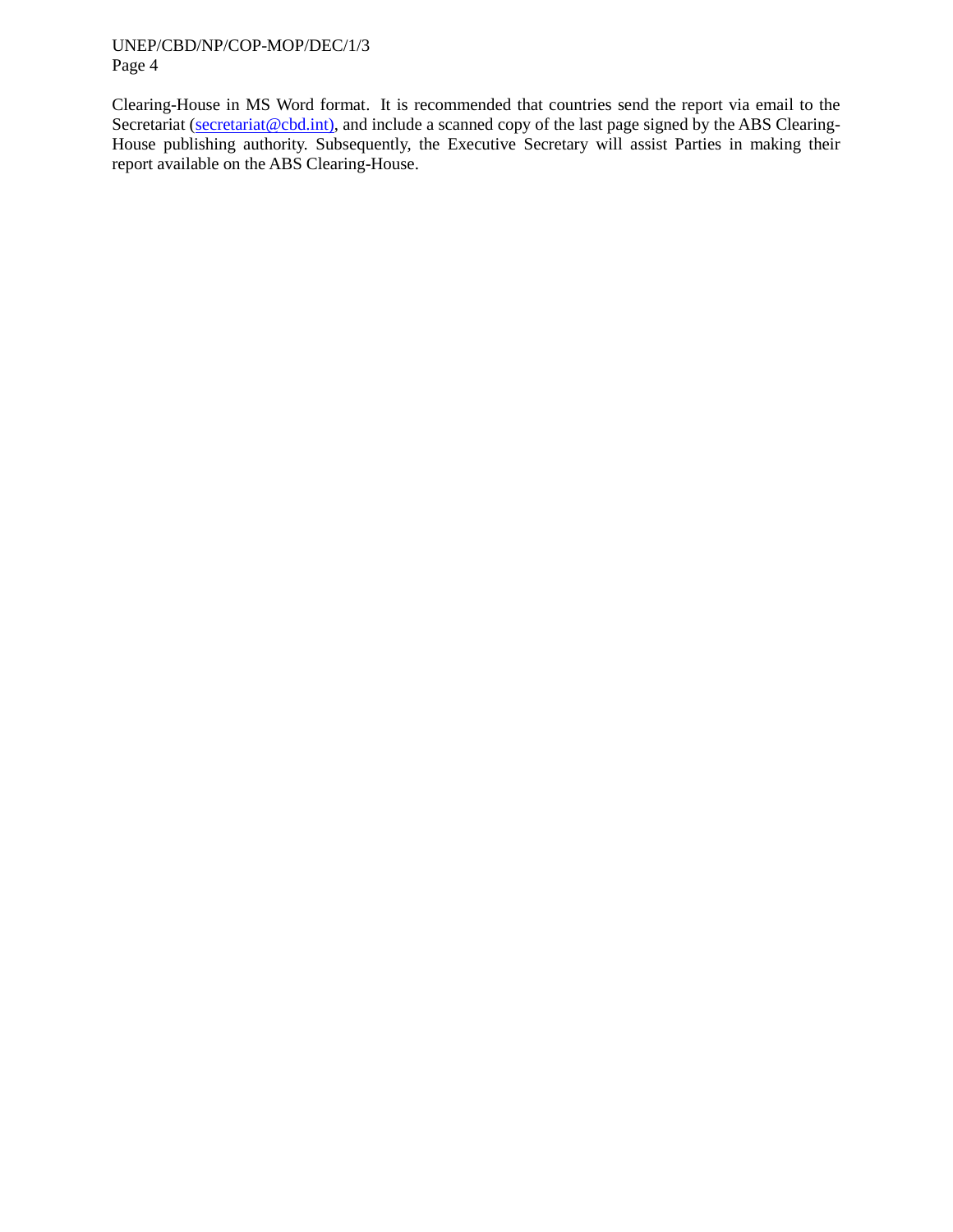### *Annex II*

### *Interim national report on the implementation of the Nagoya Protocol*

| Country                    |                                                                                                                                                                                                          |  |
|----------------------------|----------------------------------------------------------------------------------------------------------------------------------------------------------------------------------------------------------|--|
| *Country:                  | $\leq$ Country name $>$                                                                                                                                                                                  |  |
| <b>General information</b> |                                                                                                                                                                                                          |  |
| *Contact person:           | $\langle$ clearing-house record number $\rangle$<br>Please enter the CBD clearing-house record number containing this<br>information or, if not registered, attach a "Contact details" common<br>format. |  |

|    | Institutional structures for the implementation of the Protocol                                                  |                                                                                                                                                                                                                                                                                                                           |  |
|----|------------------------------------------------------------------------------------------------------------------|---------------------------------------------------------------------------------------------------------------------------------------------------------------------------------------------------------------------------------------------------------------------------------------------------------------------------|--|
| 3. | *Has your country made the<br>information available to the ABS<br>Clearing-House as provided in<br>Article 14.2? | $\Box$ Yes<br>$L$ <i>ff selected, please only fill in the respective summary of the</i><br>main difficulties and challenges for questions 4 to 7.<br><b>OR</b><br>No<br>LPlease provide a summary of the main difficulties and<br>challenges encountered and answer all the following<br>questions.<br>$<$ Text entry $>$ |  |
|    |                                                                                                                  | Please enter the clearing-house record number containing relevant<br>information <clearing-house number="" record=""></clearing-house>                                                                                                                                                                                    |  |
| 4. | * Has your country taken legislative,<br>administrative and policy measures<br>on ABS?                           | Yes<br>$\mathsf{L}\mathsf{I}$ <i>If selected, please provide further information.</i><br>$<$ Text entry $>$<br><b>OR</b><br>No<br>$\perp$ Please provide a summary of the main difficulties and<br>challenges encountered in setting up these measures.                                                                   |  |

l <sup>1</sup> All ABS Clearing-House common formats are available at http://absch.cbd.int.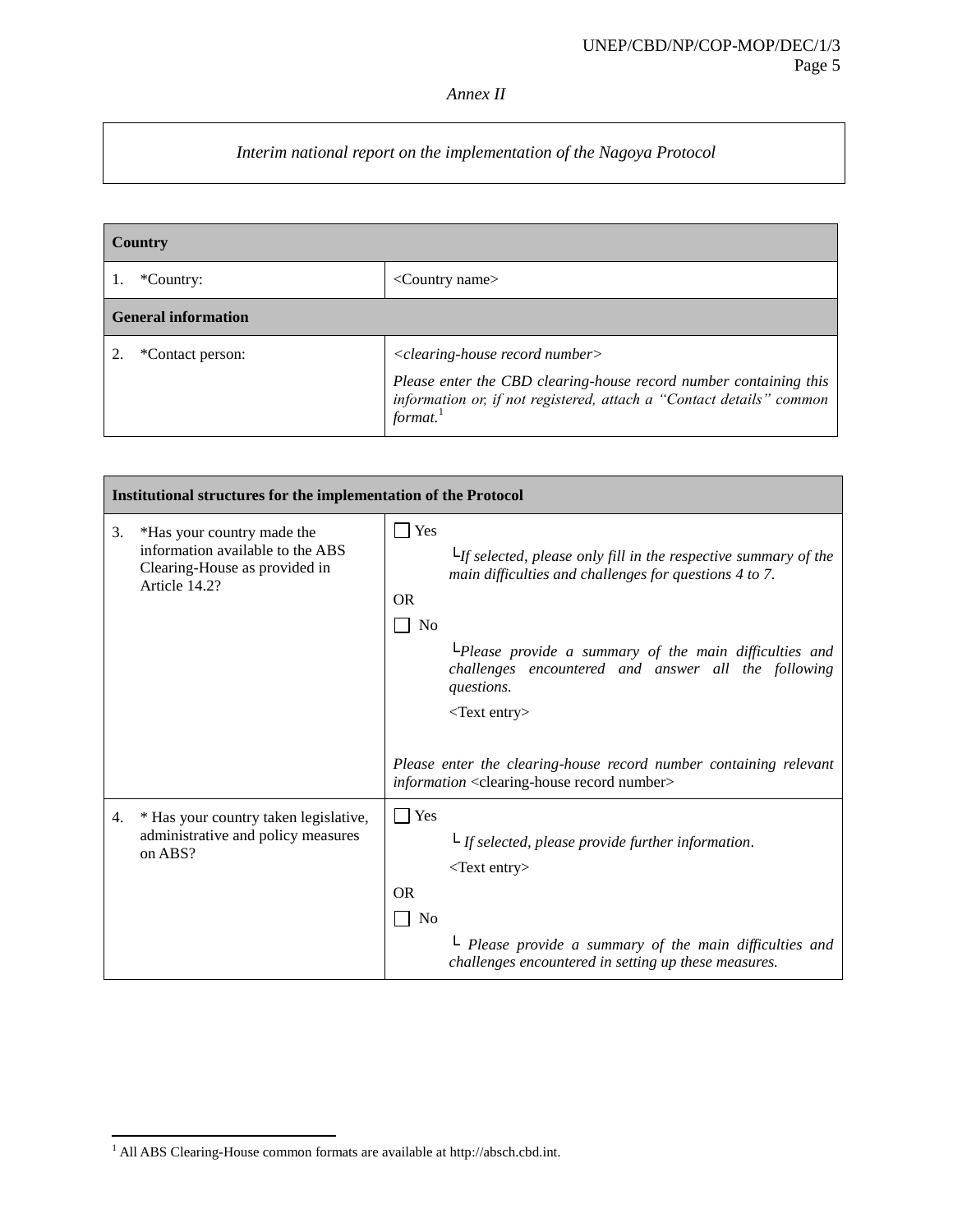| 5.                                                                             | *Has your country designated a<br>national focal point as provided in                                                                                                                | Yes OR $\Box$ No                                                                                                                             |
|--------------------------------------------------------------------------------|--------------------------------------------------------------------------------------------------------------------------------------------------------------------------------------|----------------------------------------------------------------------------------------------------------------------------------------------|
|                                                                                | Article 13?                                                                                                                                                                          | Please provide a summary of the main difficulties and challenges<br>encountered for designating a national focal point.                      |
|                                                                                |                                                                                                                                                                                      | <text entry=""></text>                                                                                                                       |
|                                                                                |                                                                                                                                                                                      | Use the text entry to provide further information.                                                                                           |
|                                                                                |                                                                                                                                                                                      | $<$ Text entry $>$                                                                                                                           |
|                                                                                |                                                                                                                                                                                      | Please enter the clearing-house record number containing relevant<br>information <clearing-house number="" record=""></clearing-house>       |
| 6.                                                                             | *Has your country designated one or<br>more competent national authorities                                                                                                           | Yes OR $\Box$ No                                                                                                                             |
|                                                                                | as provided in Article 13?                                                                                                                                                           | Please provide a summary of the main difficulties and challenges<br>encountered for designating one or more competent national<br>authority. |
|                                                                                |                                                                                                                                                                                      | $<$ Text entry $>$                                                                                                                           |
|                                                                                |                                                                                                                                                                                      | Use the text entry to provide further information.                                                                                           |
|                                                                                |                                                                                                                                                                                      | $<$ Text entry $>$                                                                                                                           |
|                                                                                |                                                                                                                                                                                      | Please enter the clearing-house record number containing relevant<br>information <clearing-house number="" record=""></clearing-house>       |
| *Has your country made available to<br>7.<br>the ABS Clearing-House permits or | $\Box$ Not applicable, since no access requirements are in place<br><b>OR</b>                                                                                                        |                                                                                                                                              |
|                                                                                | their equivalent issued at the time of<br>access as evidence of the decision to<br>grant prior informed consent (PIC)<br>and of the establishment of mutually<br>agreed terms (MAT)? | $\Box$ Yes OR $\Box$ No                                                                                                                      |
|                                                                                |                                                                                                                                                                                      | Please provide a summary of the main difficulties and challenges<br>encountered for making this information available.                       |
|                                                                                |                                                                                                                                                                                      | $<$ Text entry $>$                                                                                                                           |
|                                                                                |                                                                                                                                                                                      | Use the text entry to provide further information.                                                                                           |
|                                                                                |                                                                                                                                                                                      | $<$ Text entry $>$                                                                                                                           |
|                                                                                |                                                                                                                                                                                      | Please enter the clearing-house record number containing relevant<br>information <clearing-house number="" record=""></clearing-house>       |
| 8.                                                                             | Has your country made available to<br>the ABS Clearing-House permits or                                                                                                              | □ Not applicable, since no access requirement are in place<br><b>OR</b>                                                                      |
| their equivalent for the constitution<br>of an internationally recognized      | $\Box$ Yes OR $\Box$ No                                                                                                                                                              |                                                                                                                                              |
|                                                                                | certificate of compliance in<br>accordance with Article 17.2?                                                                                                                        | Use the text entry to provide further information.                                                                                           |
|                                                                                |                                                                                                                                                                                      | $<$ Text entry $>$                                                                                                                           |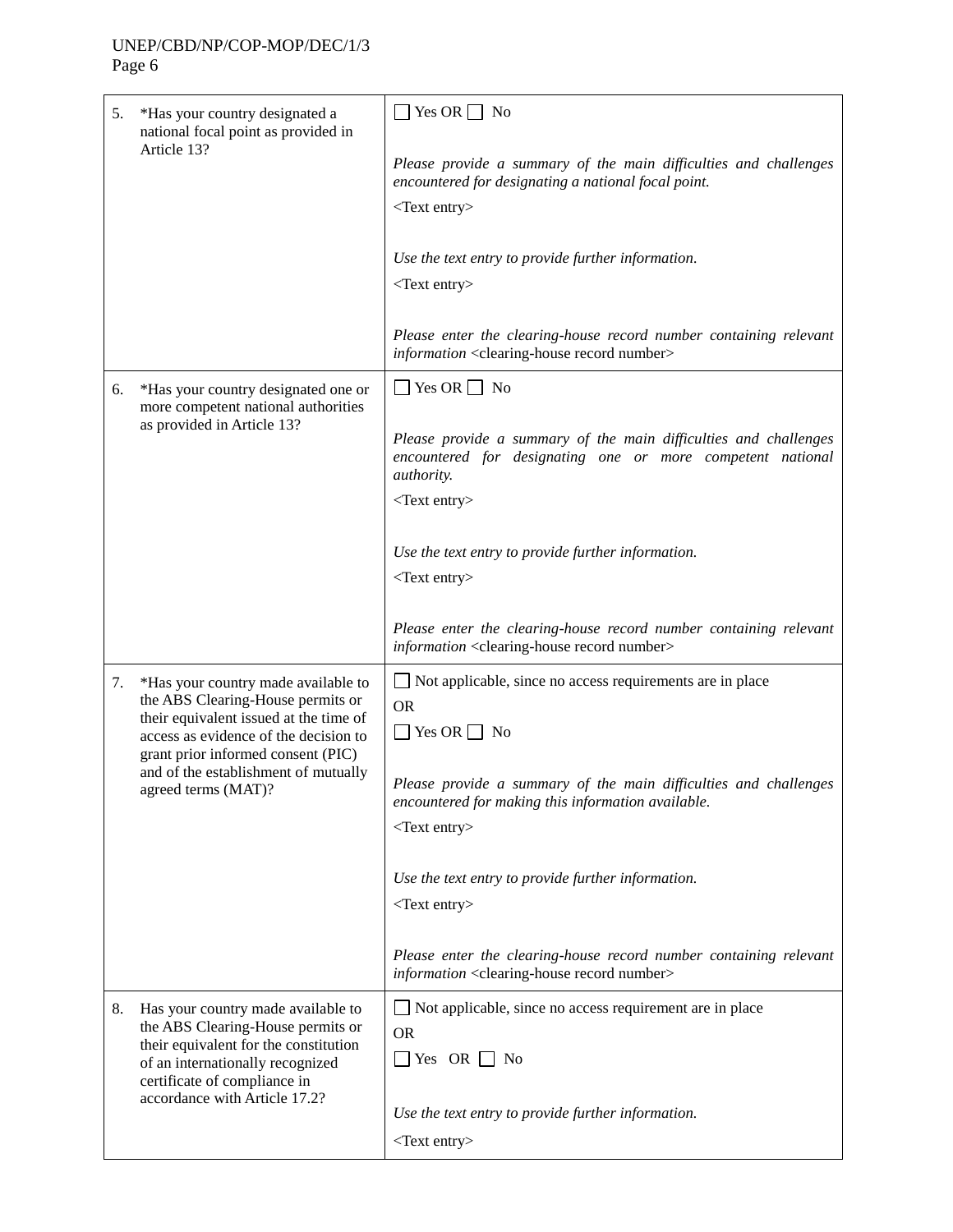|                                                                                             | Please enter the clearing-house record number containing relevant<br>information <clearing-house number="" record=""></clearing-house>                                                                                                                |
|---------------------------------------------------------------------------------------------|-------------------------------------------------------------------------------------------------------------------------------------------------------------------------------------------------------------------------------------------------------|
| *Has your country designated one or<br>9.<br>more checkpoints as provided in<br>Article 17? | $\Box$ Yes OR $\Box$ No<br>Please provide a summary of the main difficulties and challenges<br>encountered for designating one or more checkpoints:<br>$<$ Text entry $>$<br>Use the text entry to provide further information.<br>$<$ Text entry $>$ |
|                                                                                             | Please enter the clearing-house record number containing relevant<br>information <clearing-house number="" record=""></clearing-house>                                                                                                                |
| 10. Additional information:                                                                 | Please provide a summary of the main difficulties and challenges<br><text entry=""></text>                                                                                                                                                            |
|                                                                                             | Please enter the clearing-house record number containing relevant<br><i>information</i> <clearing-house number="" record=""></clearing-house>                                                                                                         |
|                                                                                             | $and/or < URL$ and website name>                                                                                                                                                                                                                      |
|                                                                                             | $and/or <$ Attachment>                                                                                                                                                                                                                                |

| Legislative, administrative or policy measures on access and benefit-sharing (ABS measures)                                                      |                                                                                                                                                                                                                                                                                                                                                                                                                                                                                                             |  |
|--------------------------------------------------------------------------------------------------------------------------------------------------|-------------------------------------------------------------------------------------------------------------------------------------------------------------------------------------------------------------------------------------------------------------------------------------------------------------------------------------------------------------------------------------------------------------------------------------------------------------------------------------------------------------|--|
| Access to genetic resources (Article 6)                                                                                                          |                                                                                                                                                                                                                                                                                                                                                                                                                                                                                                             |  |
| 11. * Is access to genetic resources<br>subject to PIC as provided in<br>Article 6.1?                                                            | $\Box$ Yes<br>$L$ If selected, please fill sections 12 to 17 below.<br><b>OR</b><br>No<br>$L_{\text{If}$ selected, please provide further information including<br>indicating if there is any other system in place in relation to<br>access to genetic resources.<br>$<$ Text entry $>$<br>Use the text entry to provide further information.<br>$<$ Text entry><br>Please enter the clearing-house record number containing relevant<br>information <clearing-house number="" record=""></clearing-house> |  |
| 12. * Does your country have fair and<br>non-arbitrary rules and procedures on<br>accessing genetic resources as<br>provided in Article 6.3 (b)? | $\Box$ Yes OR $\Box$ No<br>Use the text entry to provide further information.<br><text entry=""></text>                                                                                                                                                                                                                                                                                                                                                                                                     |  |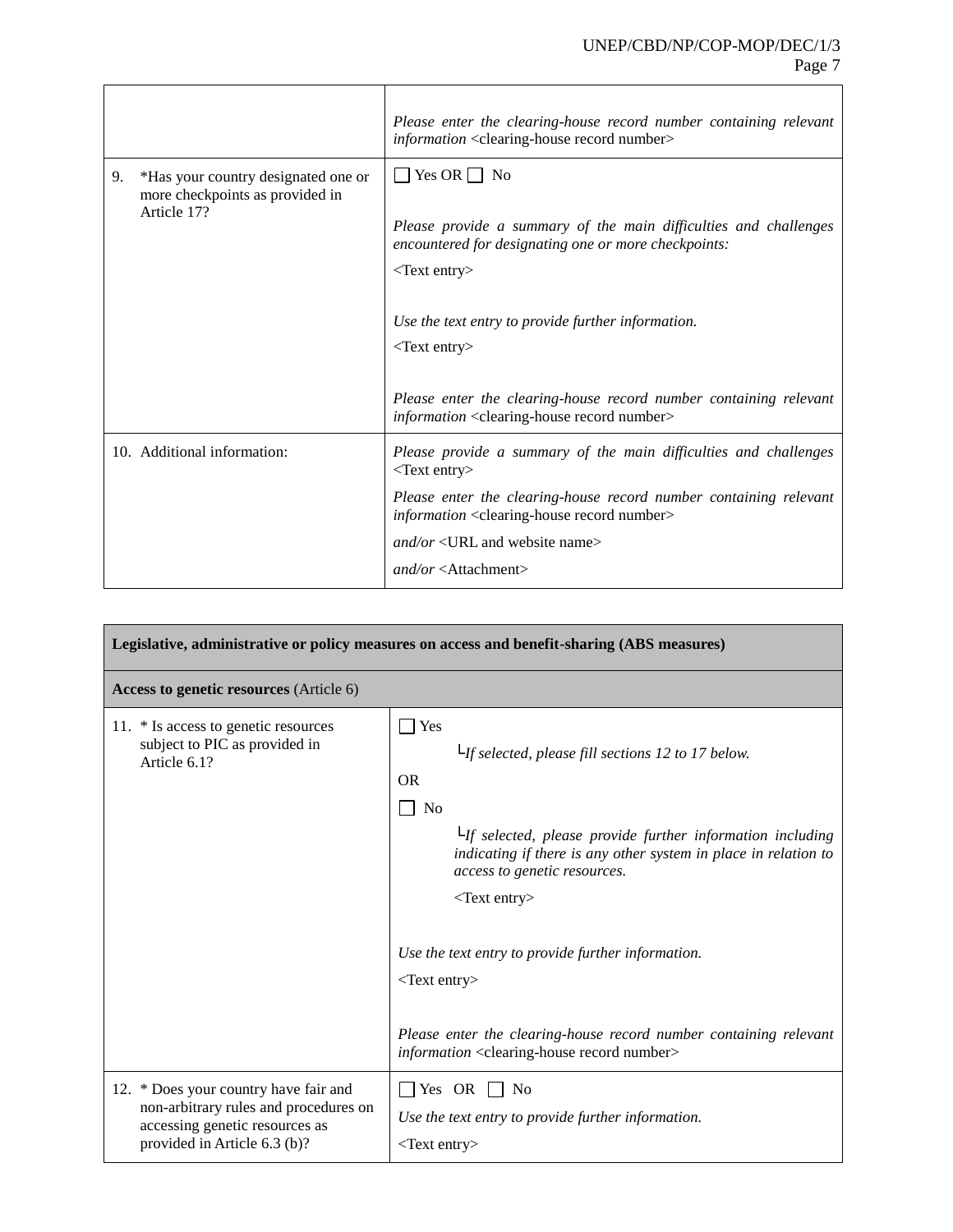|                                                                                                                                                                                      | Please enter the clearing-house record number containing relevant<br>information <clearing-house number="" record=""></clearing-house>                                                                                                                                       |
|--------------------------------------------------------------------------------------------------------------------------------------------------------------------------------------|------------------------------------------------------------------------------------------------------------------------------------------------------------------------------------------------------------------------------------------------------------------------------|
| 13. * Does your country provide<br>information on how to apply for PIC<br>as provided in Article 6.3(c)?                                                                             | $\Box$ Yes OR $\Box$ No<br>Use the text entry to provide further information.<br>$<$ Text entry $>$                                                                                                                                                                          |
|                                                                                                                                                                                      | Please enter the clearing-house record number containing relevant<br>information <clearing-house number="" record=""></clearing-house>                                                                                                                                       |
| 14. *Does your country provide for a<br>clear and transparent written decision<br>by a competent national authority as<br>provided in Article 6.3 (d)?                               | $\Box$ Yes OR $\Box$ No<br>Use the text entry to provide further information.<br>$<$ Text entry>                                                                                                                                                                             |
|                                                                                                                                                                                      | Please enter the clearing-house record number containing relevant<br>information <clearing-house number="" record=""></clearing-house>                                                                                                                                       |
| 15. *Does your country provide for the<br>issuance at the time of access of a<br>permit or its equivalent as provided in<br>Article 6.3 (e)?                                         | $\Box$ Yes OR $\Box$ No<br>Use the text entry to provide further information.<br>$<$ Text entry $>$                                                                                                                                                                          |
|                                                                                                                                                                                      | Please enter the clearing-house record number containing relevant<br>information <clearing-house number="" record=""></clearing-house>                                                                                                                                       |
| 16. Please provide the number of permits<br>or their equivalents made available<br>through the ABS-Clearing-House<br>since the entry into force of the<br>Protocol for your country. | $\langle$ number value $\rangle$<br>Use the text entry to provide further information.<br><text entry=""></text>                                                                                                                                                             |
|                                                                                                                                                                                      | Please enter the clearing-house record number containing relevant<br>information <clearing-house number="" record=""></clearing-house>                                                                                                                                       |
| 17. *Does your country have rules and<br>procedures for requiring and<br>establishing MAT as provided in<br>Article $6.3$ (g)?                                                       | $\Box$ Yes OR $\Box$ No<br>Use the text entry to provide further information.<br>$<$ Text entry $>$                                                                                                                                                                          |
|                                                                                                                                                                                      | Please enter the clearing-house record number containing relevant<br>information <clearing-house number="" record=""></clearing-house>                                                                                                                                       |
| 18. Benefits received since entry into<br>force of the Protocol for your country<br>from the utilization of:                                                                         | Genetic resources<br>Monetary benefits: <text entry=""><br/>Non-monetary benefits: <text entry=""><br/>Traditional knowledge associated with genetic resources<br/>Monetary benefits: <text entry=""><br/>Non-monetary benefits: <text entry=""></text></text></text></text> |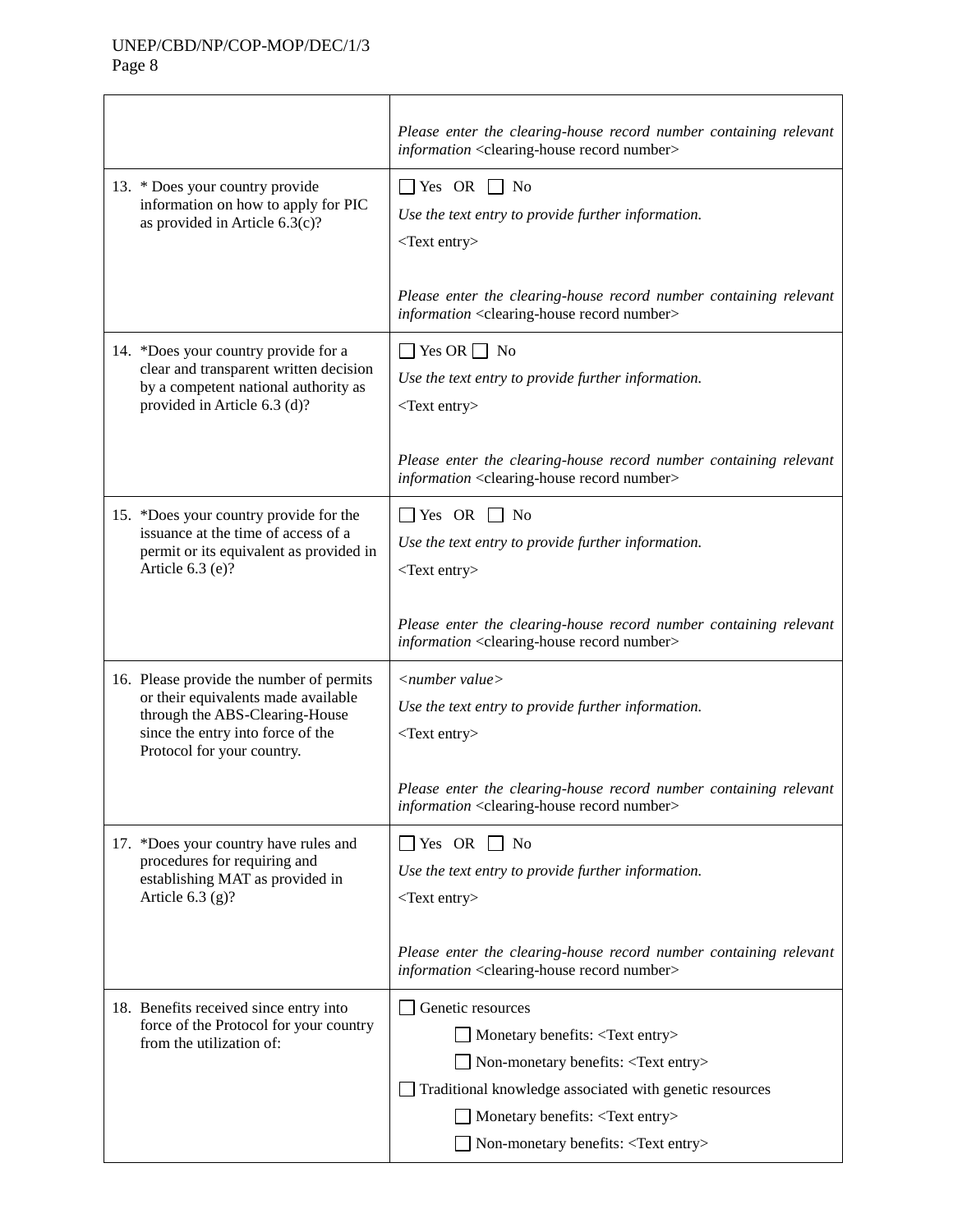|                                                                                                                                                                                                                                                                                                                                                                                                                                                                                                    | Use the text entry to provide further information.<br>$<$ Text entry $>$<br>Please enter the clearing-house record number containing relevant<br>information <clearing-house number="" record=""></clearing-house>                                                                                                                 |
|----------------------------------------------------------------------------------------------------------------------------------------------------------------------------------------------------------------------------------------------------------------------------------------------------------------------------------------------------------------------------------------------------------------------------------------------------------------------------------------------------|------------------------------------------------------------------------------------------------------------------------------------------------------------------------------------------------------------------------------------------------------------------------------------------------------------------------------------|
| 19. Additional information:                                                                                                                                                                                                                                                                                                                                                                                                                                                                        | Please provide a summary of the main difficulties and challenges<br><text entry=""><br/>Please enter the clearing-house record number containing relevant<br/>information <clearing-house number="" record=""><br/>and/or <url and="" name="" website=""><br/><math>and/or &lt;</math>Attachment&gt;</url></clearing-house></text> |
| Fair and equitable benefit-sharing (Article 5)                                                                                                                                                                                                                                                                                                                                                                                                                                                     |                                                                                                                                                                                                                                                                                                                                    |
| 20. *Has your country taken legislative,<br>administrative or policy measures to<br>implement Article 5.1 that provides<br>that benefits arising from the<br>utilization of genetic resources as well<br>as subsequent applications and<br>commercialization are shared with the<br>Party providing such resources that is<br>the country of origin of such resources<br>or a Party that has acquired the<br>genetic resources in accordance with<br>the Convention as provided in<br>Article 5.3? | $\Box$ Yes OR $\Box$ No<br>Use the text entry to provide further information.<br>$<$ Text entry $>$<br>Please enter the clearing-house record number containing relevant<br>information <clearing-house number="" record=""></clearing-house>                                                                                      |
| 21. *Has your country taken legislative,<br>administrative or policy measures<br>with the aim of ensuring that the<br>benefits from the utilization of genetic<br>resources held by indigenous and<br>local communities, in accordance with<br>domestic legislation regarding the<br>established rights of these indigenous<br>and local communities over these<br>genetic resources, are shared with the<br>indigenous and local communities<br>concerned as provided in Article 5.2?             | $\Box$ Yes OR $\Box$ No<br>Use the text entry to provide further information.<br>$<$ Text entry><br>Please enter the clearing-house record number containing relevant<br>information <clearing-house number="" record=""></clearing-house>                                                                                         |
| 22. *Has your country taken legislative,<br>administrative or policy measures in<br>order that benefits arising from the<br>utilization of traditional knowledge<br>associated with genetic resources are<br>shared with indigenous and local<br>communities holding such knowledge<br>as provided in Article 5.5?                                                                                                                                                                                 | $\Box$ Yes OR $\Box$ No<br>Use the text entry to provide further information.<br>$<$ Text entry $>$<br>Please enter the clearing-house record number containing relevant<br>information <clearing-house number="" record=""></clearing-house>                                                                                      |
| 23. Additional information:                                                                                                                                                                                                                                                                                                                                                                                                                                                                        | Please provide a summary of the main difficulties and challenges for<br>putting measures in place: <text entry=""><br/>Please enter the clearing-house record number containing relevant</text>                                                                                                                                    |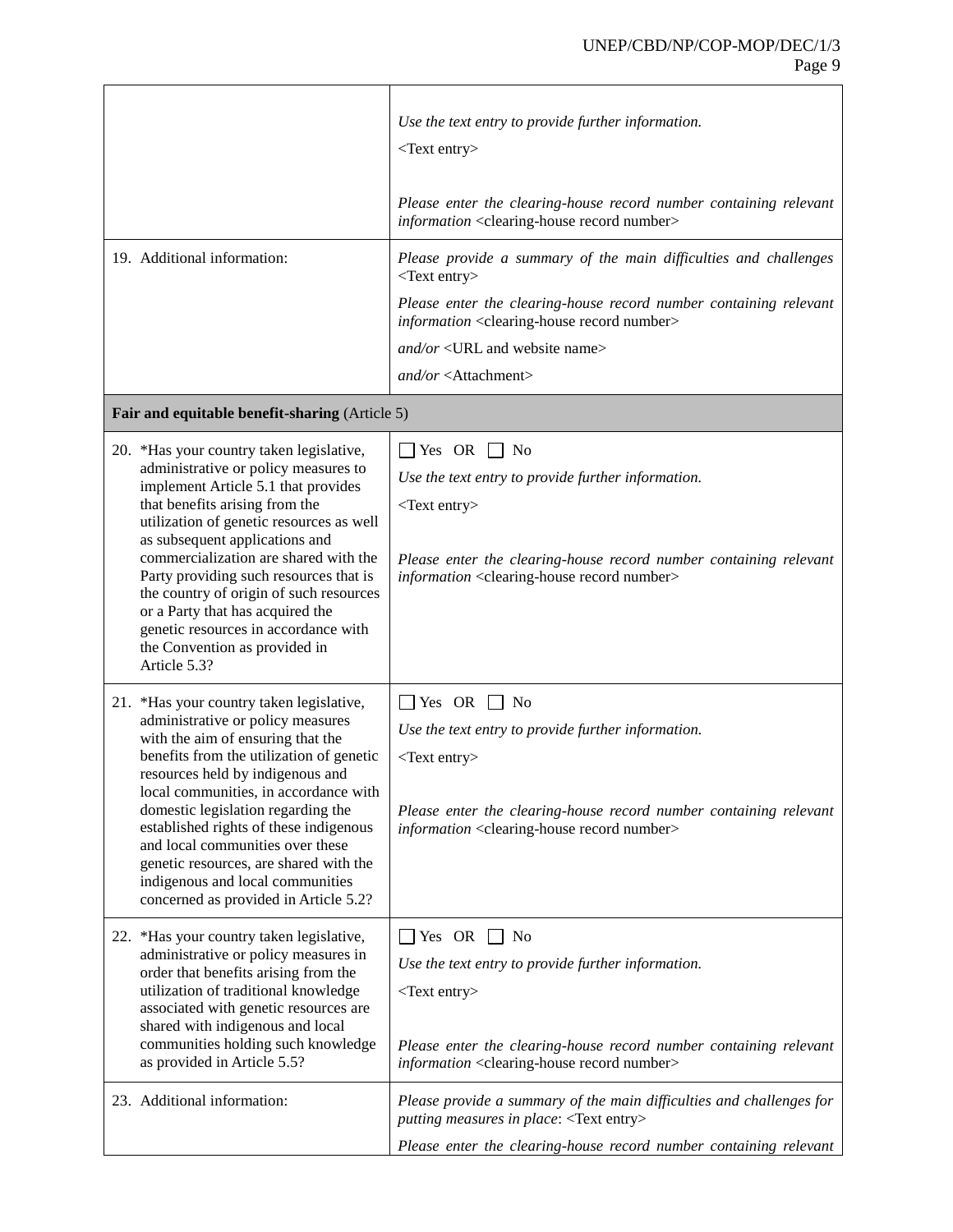|                                                                                                                                                                                                                                                                                                                                                                                                                                                                                                                                                                                                    | information <clearing-house number="" record=""></clearing-house>                                                                                                                                                                                                                                                                                                                                                                                                                                                                                                                                                                                                                                                                                                 |
|----------------------------------------------------------------------------------------------------------------------------------------------------------------------------------------------------------------------------------------------------------------------------------------------------------------------------------------------------------------------------------------------------------------------------------------------------------------------------------------------------------------------------------------------------------------------------------------------------|-------------------------------------------------------------------------------------------------------------------------------------------------------------------------------------------------------------------------------------------------------------------------------------------------------------------------------------------------------------------------------------------------------------------------------------------------------------------------------------------------------------------------------------------------------------------------------------------------------------------------------------------------------------------------------------------------------------------------------------------------------------------|
|                                                                                                                                                                                                                                                                                                                                                                                                                                                                                                                                                                                                    | $and/or <$ URL and website name>                                                                                                                                                                                                                                                                                                                                                                                                                                                                                                                                                                                                                                                                                                                                  |
|                                                                                                                                                                                                                                                                                                                                                                                                                                                                                                                                                                                                    | $and/or <$ Attachment>                                                                                                                                                                                                                                                                                                                                                                                                                                                                                                                                                                                                                                                                                                                                            |
| monitoring the utilization of genetic resources (Article 17)                                                                                                                                                                                                                                                                                                                                                                                                                                                                                                                                       | Compliance with domestic legislation or regulatory requirements on ABS (Article 15 and Article 16) and                                                                                                                                                                                                                                                                                                                                                                                                                                                                                                                                                                                                                                                            |
| 24. *Has your country taken appropriate,<br>effective and proportionate legislative,<br>administrative or policy measures to<br>provide that genetic resources utilized<br>within your jurisdiction have been<br>accessed in accordance with PIC and<br>that MAT have been established as<br>required by the domestic ABS<br>legislation or regulatory requirements<br>of the other Party as provided in<br>Article 15.1?                                                                                                                                                                          | $\Box$ Yes<br>$L_f$ selected, please indicate whether your country has taken<br>measures to address situations of non-compliance with those<br>measures as provided in Article 15.2?<br>$\Box$ Yes OR<br>$\Box$ No<br>LPlease provide further information on the<br>measures taken, including when they entered into<br>force.<br><text entry=""><br/><math>L</math>Please provide further information on cases of<br/>non-compliance<br/><math>&lt;</math>Text entry&gt;<br/>Let there been specific cases in which your country<br/>cooperated with other Parties in cases of alleged violation of<br/>ABS measures as provided in Article 15.3?<br/><math>\Box</math> Yes OR <math>\Box</math> No<br/><math>L</math>Please provide further information.</text> |
|                                                                                                                                                                                                                                                                                                                                                                                                                                                                                                                                                                                                    | <text entry=""><br/><b>OR</b><br/><math>\Box</math> No<br/>Use the text entry to provide further information.<br/><text entry=""><br/>Please enter the clearing-house record number containing relevant<br/>information <clearing-house number="" record=""></clearing-house></text></text>                                                                                                                                                                                                                                                                                                                                                                                                                                                                       |
| 25. *Has your country taken appropriate,<br>effective and proportionate legislative,<br>administrative or policy measures to<br>provide that traditional knowledge<br>associated with genetic resources<br>utilized within your jurisdiction has<br>been accessed in accordance with PIC<br>or approval and involvement of<br>indigenous and local communities and<br>that MAT have been established as<br>required by the domestic ABS<br>legislation or regulatory requirements<br>of the other Party where such<br>indigenous and local communities are<br>located as provided in Article 16.1? | $\Box$ Yes<br>$\mathsf{L}_{\mathit{If} \mathit{selected}, \mathit{please} \mathit{ indicate} \mathit{whether} \mathit{your} \mathit{ country} \mathit{has} \mathit{taken}$<br>measures to address situations of non-compliance with those<br>measures as provided in Article 16.2?<br>Yes OR<br>N <sub>0</sub><br>L Has your country cooperated in specific cases of alleged<br>violation of ABS measures as provided in Article 16.3?<br><b>No</b><br>Yes OR<br>Please provide further information.<br>$<$ Text entry><br><b>OR</b>                                                                                                                                                                                                                              |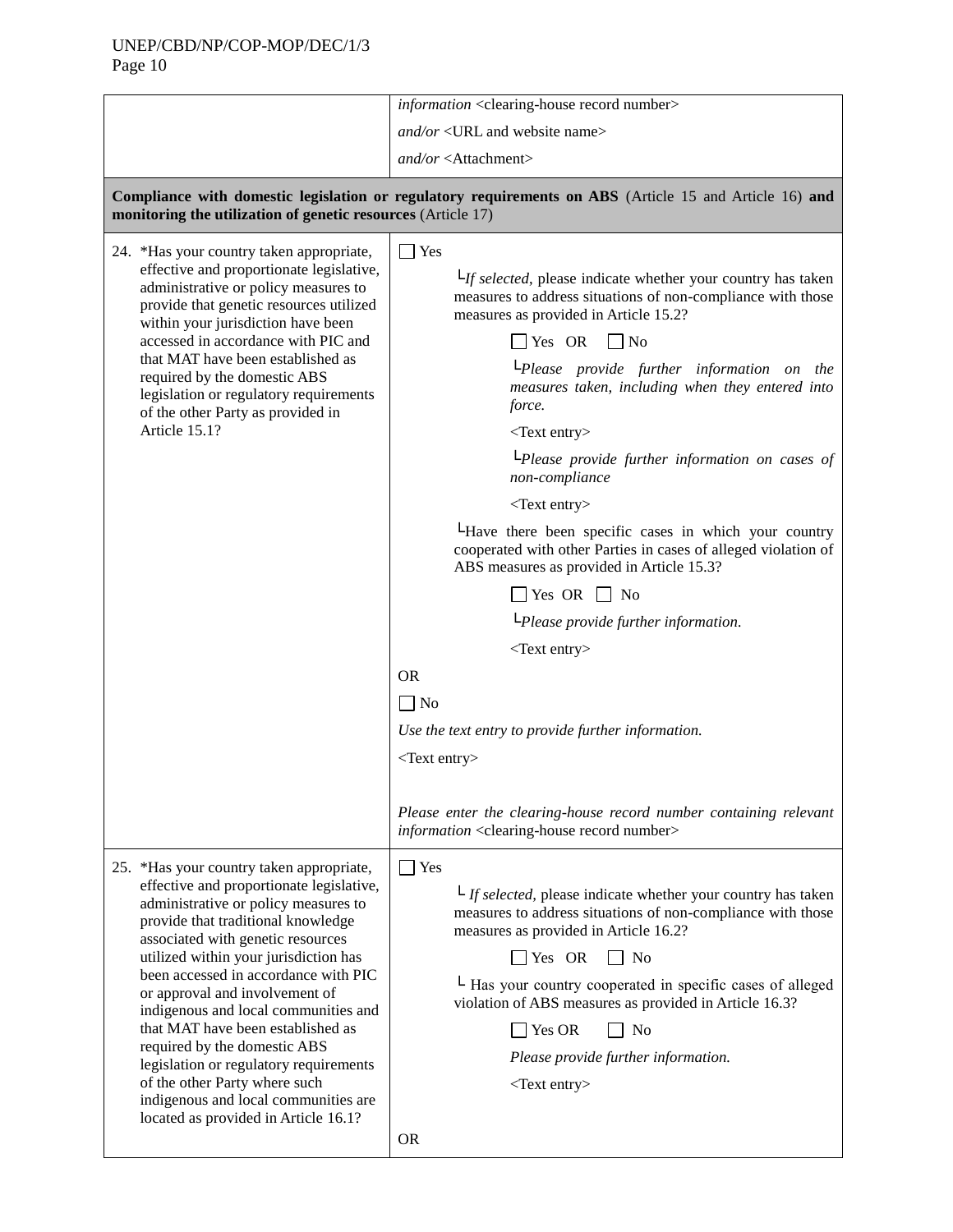|                                                                                                                                                                                                                                                                                                                                 | N <sub>o</sub>                                                                                                                                                                                                                                                                                                                                                                                                                                                                                                              |
|---------------------------------------------------------------------------------------------------------------------------------------------------------------------------------------------------------------------------------------------------------------------------------------------------------------------------------|-----------------------------------------------------------------------------------------------------------------------------------------------------------------------------------------------------------------------------------------------------------------------------------------------------------------------------------------------------------------------------------------------------------------------------------------------------------------------------------------------------------------------------|
|                                                                                                                                                                                                                                                                                                                                 | Use the text entry to provide further information.                                                                                                                                                                                                                                                                                                                                                                                                                                                                          |
|                                                                                                                                                                                                                                                                                                                                 | $<$ Text entry $>$                                                                                                                                                                                                                                                                                                                                                                                                                                                                                                          |
|                                                                                                                                                                                                                                                                                                                                 |                                                                                                                                                                                                                                                                                                                                                                                                                                                                                                                             |
|                                                                                                                                                                                                                                                                                                                                 | Please enter the clearing-house record number containing relevant<br>information <clearing-house number="" record=""></clearing-house>                                                                                                                                                                                                                                                                                                                                                                                      |
| 26. *Does your country require users of<br>genetic resources to provide<br>information related to PIC, to the<br>source of the genetic resource, to the<br>establishment of MAT and/or<br>utilization of genetic resources at a<br>designated checkpoint, as appropriate,<br>as provided in Article 17.1 (a)(i) and<br>$(ii)$ ? | $\exists$ Yes<br>$L$ Please provide further information.<br>$<$ Text entry $>$<br>$L_{\textit{If selected}}$ , has your country taken measures to address<br>situations of non-compliance?<br>$\exists$ Yes<br>$L$ Please provide further information.<br>$<$ Text entry $>$<br><b>OR</b><br>$\Box$ No<br><b>OR</b><br>No<br>Use the text entry to provide further information.<br>$<$ Text entry $>$                                                                                                                       |
|                                                                                                                                                                                                                                                                                                                                 | Please enter the clearing-house record number containing relevant<br>information <clearing-house number="" record=""></clearing-house>                                                                                                                                                                                                                                                                                                                                                                                      |
| 27. *Has your country provided the<br>information referred to in<br>Article 17.1 (a)(i) to relevant national<br>authorities, to the Party providing PIC<br>and to the ABS Clearing-House as<br>provided in Article 17.1 (a)(iii)?                                                                                               | $\Box$ Yes<br>$L_{\textit{If selected}}$ , has your country made use of the checkpoint<br>communique?<br>$\Box$ Yes OR $\Box$ No OR $\Box$ Other<br>$L$ Please provide further information.<br>$<$ Text entry><br>Please provide a summary of the main difficulties and challenges:<br><text entry=""><br/>Number of checkpoint communiques available in the ABS Clearing-<br/>House, if applicable <number value=""><br/>and/or <url and="" name="" website=""><br/>and/or <attachment></attachment></url></number></text> |
| 28. *Has your country taken measures to<br>encourage users and providers to<br>include provisions in MAT to share<br>information on the implementation of<br>such terms as provided in<br>Article $17.1(b)$ ?                                                                                                                   | $\Box$ Yes OR $\Box$ No<br>Use the text entry to provide further information.<br>$<$ Text entry $>$<br>Please enter the clearing-house record number containing relevant                                                                                                                                                                                                                                                                                                                                                    |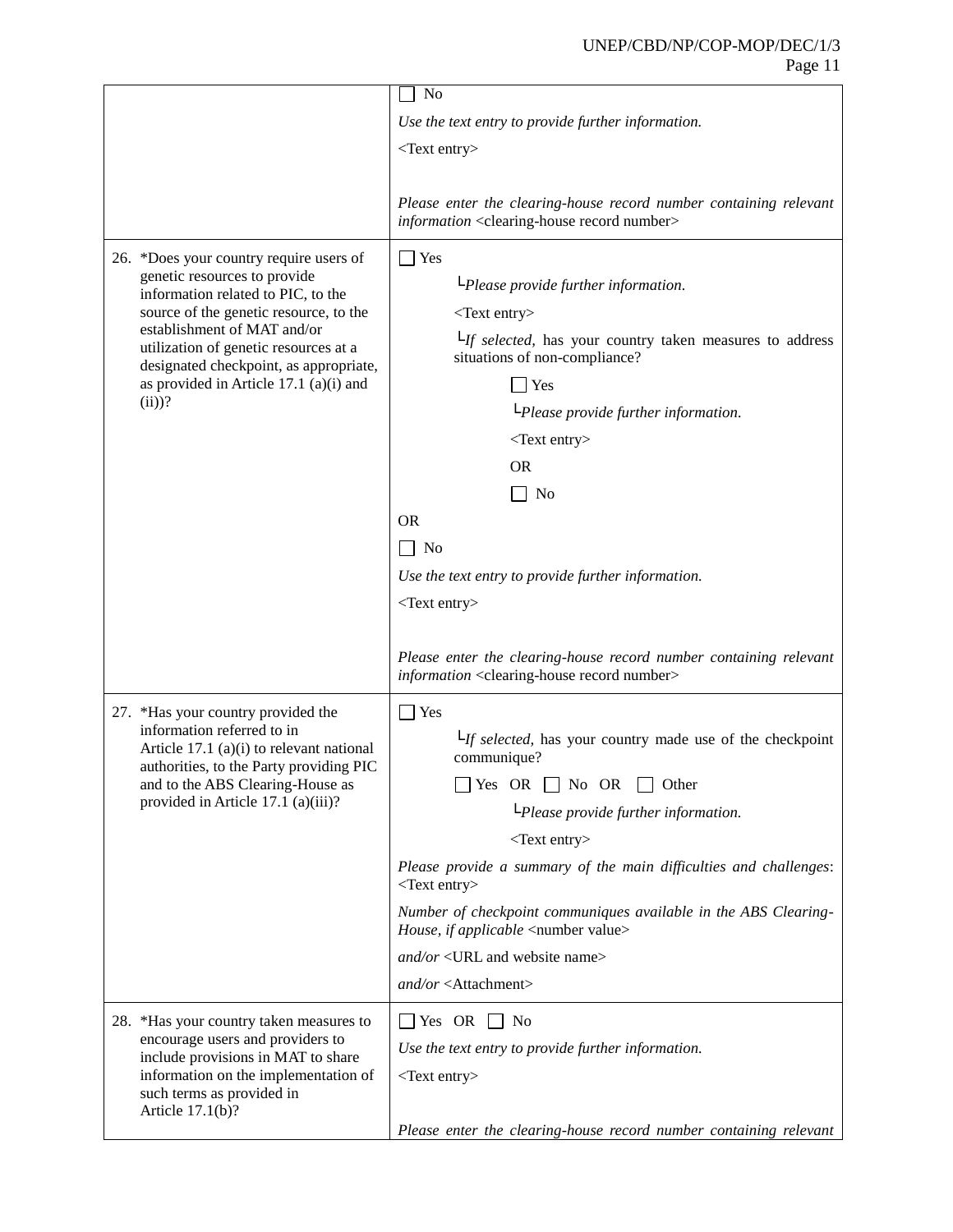|                                                                                                                                                                                      | information <clearing-house number="" record=""></clearing-house>                                                                                                                     |
|--------------------------------------------------------------------------------------------------------------------------------------------------------------------------------------|---------------------------------------------------------------------------------------------------------------------------------------------------------------------------------------|
| 29. *Is your country encouraging the use<br>of cost-effective communication tools<br>and systems as provided in Article<br>17.1(c)?                                                  | $\Box$ Yes<br>$L$ Please provide further information on how your country is<br>encouraging the use of cost-effective communication tools<br>and systems.<br>$<$ Text entry $>$        |
|                                                                                                                                                                                      | <b>OR</b><br>$\vert$ No<br>Use the text entry to provide further information.<br>$<$ Text entry $>$                                                                                   |
|                                                                                                                                                                                      | Please enter the clearing-house record number containing relevant<br>information <clearing-house number="" record=""></clearing-house>                                                |
| 30. Additional information:                                                                                                                                                          | Please provide a summary of the main difficulties and challenges for<br>putting measures in place: <text entry=""></text>                                                             |
|                                                                                                                                                                                      | Please enter the clearing-house record number containing relevant<br>information <clearing-house number="" record=""></clearing-house>                                                |
|                                                                                                                                                                                      | and/or <url and="" name="" website=""><br/><math>and/or &lt;</math>Attachment&gt;</url>                                                                                               |
| Compliance with mutually agreed terms (Article 18)                                                                                                                                   |                                                                                                                                                                                       |
| 31. *Is your country encouraging the<br>inclusion of provisions in MAT to<br>cover dispute resolution as provided<br>in Article 18.1 (a) (b) and $(c)$ ?                             | Not applicable, since no access requirements are in place<br><b>OR</b><br>$\Box$ Yes OR<br>N <sub>0</sub><br>Use the text entry to provide further information.<br>$<$ Text entry $>$ |
|                                                                                                                                                                                      | Please enter the clearing-house record number containing relevant<br>information <clearing-house number="" record=""></clearing-house>                                                |
| 32. *Does your country ensure that<br>opportunity to seek recourse is<br>available under your legal systems in<br>cases of disputes arising from MAT as<br>provided in Article 18.2? | $\Box$ Yes OR $\Box$ No<br>Use the text entry to provide further information.<br>$<$ Text entry $>$<br>Please enter the clearing-house record number containing relevant              |
|                                                                                                                                                                                      | information <clearing-house number="" record=""></clearing-house>                                                                                                                     |
| 33. *Has your country taken measures<br>regarding the following points as<br>provided in Article 18.3?                                                                               | Access to justice?<br>$\Box$ Yes OR $\Box$ No<br>$L$ Please provide further information.<br><text entry=""><br/><b>AND</b></text>                                                     |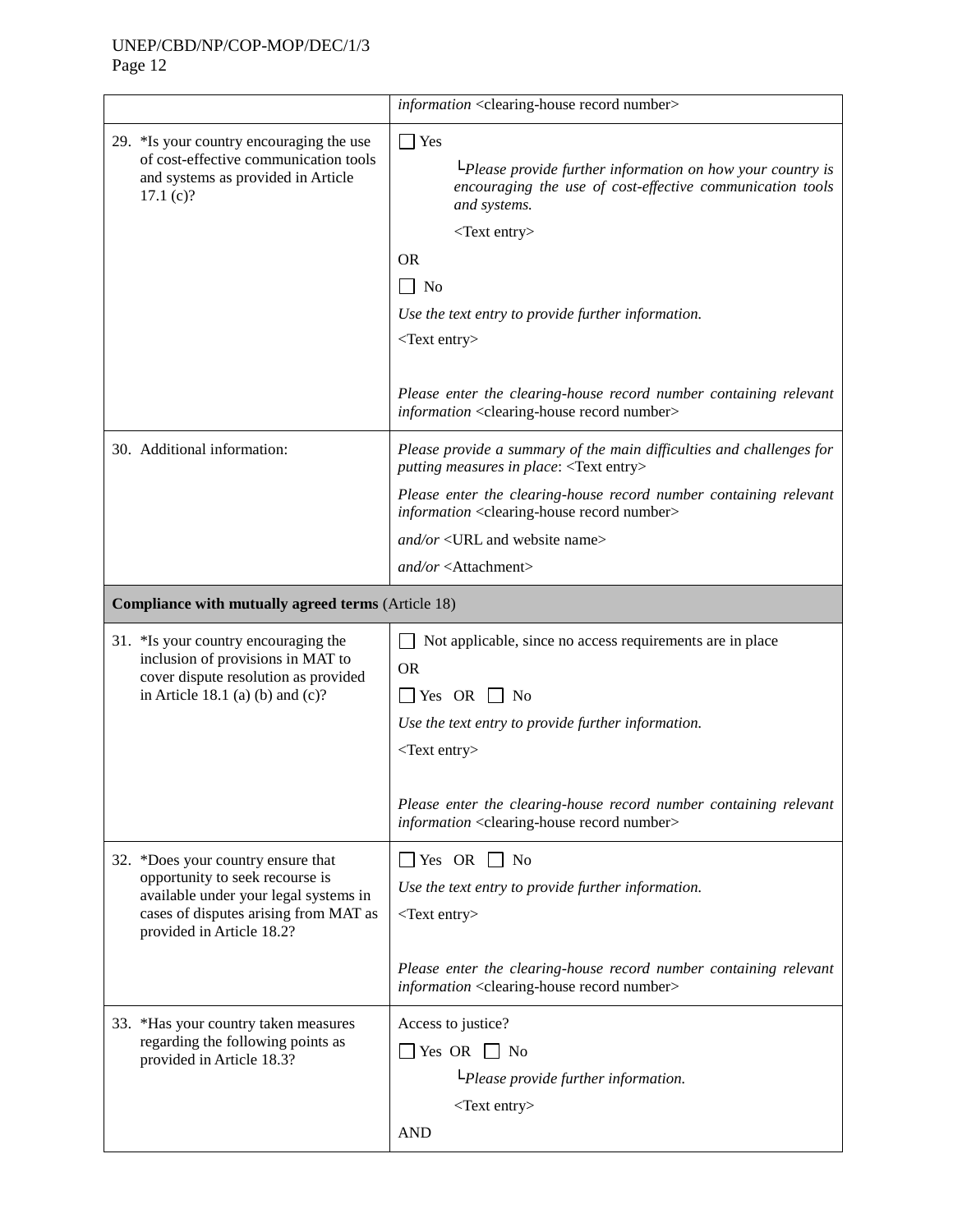|                             | Utilization of mechanisms regarding mutual recognition<br>and<br>enforcement of foreign judgements and arbitral awards?                       |
|-----------------------------|-----------------------------------------------------------------------------------------------------------------------------------------------|
|                             | Yes<br>OR<br>$\perp$ No                                                                                                                       |
|                             | $L$ Please provide further information.                                                                                                       |
|                             | $\langle$ Text entry $\rangle$                                                                                                                |
|                             |                                                                                                                                               |
|                             | Please enter the clearing-house record number containing relevant<br><i>information</i> <clearing-house number="" record=""></clearing-house> |
| 34. Additional information: | Please provide a summary of the main difficulties and challenges.                                                                             |
|                             | $\langle$ Text entry $\rangle$                                                                                                                |
|                             | Please enter the clearing-house record number containing relevant<br>information <clearing-house number="" record=""></clearing-house>        |
|                             | and/or $\langle \text{URL}$ and website name $>$                                                                                              |
|                             | and/or $\lt$ Attachment $>$                                                                                                                   |

| <b>Special considerations</b> (Article 8)                                                                           |                                                                                                                                                                                                                                                                                                                                            |  |
|---------------------------------------------------------------------------------------------------------------------|--------------------------------------------------------------------------------------------------------------------------------------------------------------------------------------------------------------------------------------------------------------------------------------------------------------------------------------------|--|
| 35. *In the development and<br>implementation of ABS legislation or<br>regulatory requirements has your<br>country: | Created conditions to promote and encourage research which<br>contributes to the conservation and sustainable use of biodiversity<br>including through simplified measures on access for non-commercial<br>research purposes, taking into account the need to address a change<br>of intent for such research as provided in Article 8(a)? |  |
|                                                                                                                     | $\Box$ Yes OR $\Box$ No                                                                                                                                                                                                                                                                                                                    |  |
|                                                                                                                     | $L$ Please provide further information                                                                                                                                                                                                                                                                                                     |  |
|                                                                                                                     | $<$ Text entry $>$                                                                                                                                                                                                                                                                                                                         |  |
|                                                                                                                     | Please enter the clearing-house record number containing<br>relevant information <clearing-house number="" record=""></clearing-house>                                                                                                                                                                                                     |  |
|                                                                                                                     | <b>AND</b>                                                                                                                                                                                                                                                                                                                                 |  |
|                                                                                                                     | Paid due regard to cases of present or imminent emergencies that<br>threaten or damage human, animal or plant health as provided in<br>Article $8(b)$ ?                                                                                                                                                                                    |  |
|                                                                                                                     | $\Box$ Yes OR $\Box$ No                                                                                                                                                                                                                                                                                                                    |  |
|                                                                                                                     | $L$ Please provide further information.                                                                                                                                                                                                                                                                                                    |  |
|                                                                                                                     | <text entry=""></text>                                                                                                                                                                                                                                                                                                                     |  |
|                                                                                                                     | Please enter the clearing-house record number containing<br>relevant information <clearing-house number="" record=""></clearing-house>                                                                                                                                                                                                     |  |
|                                                                                                                     | <b>AND</b>                                                                                                                                                                                                                                                                                                                                 |  |
|                                                                                                                     | Taken into consideration the need for expeditious access to genetic<br>resources and expeditious fair and equitable sharing of benefits<br>arising out of the use of such genetic resources, including access to<br>affordable treatments by those in need, especially, in developing<br>countries as provided in Article 8(b)?            |  |
|                                                                                                                     | $\Box$ Yes OR $\Box$ No                                                                                                                                                                                                                                                                                                                    |  |
|                                                                                                                     | $L$ Please provide further information                                                                                                                                                                                                                                                                                                     |  |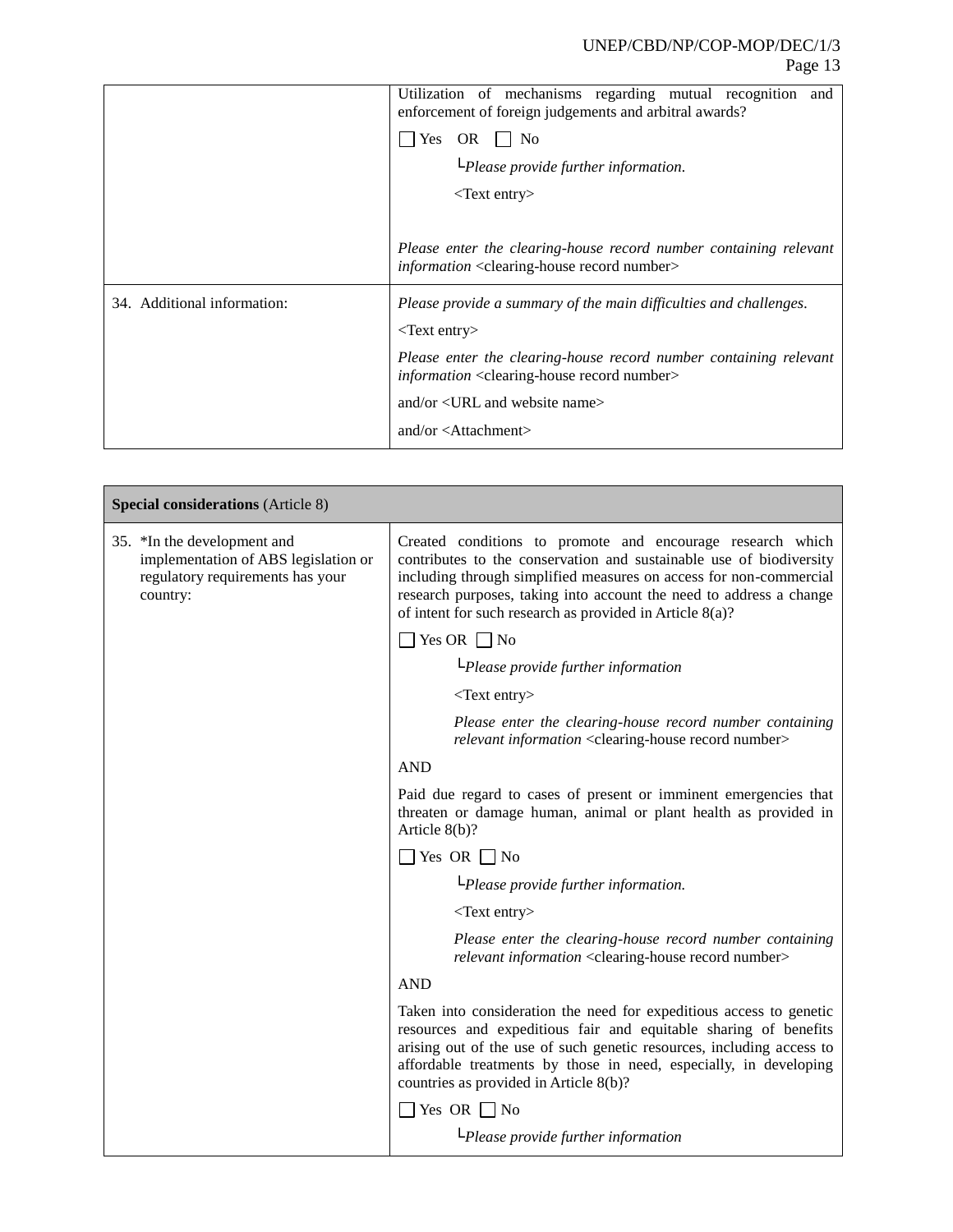|                             | $<$ Text entry $>$                                                                                                                                     |
|-----------------------------|--------------------------------------------------------------------------------------------------------------------------------------------------------|
|                             | Please enter the clearing-house record number containing<br>relevant information <clearing-house number="" record=""></clearing-house>                 |
|                             | Considered the importance of genetic resources for food and<br>agriculture and their special role for food security as provided in<br>Article $8(c)$ ? |
|                             | $\Box$ Yes OR $\Box$ No                                                                                                                                |
|                             | $L$ Please provide further information.                                                                                                                |
|                             | $<$ Text entry $>$                                                                                                                                     |
|                             | Please enter the clearing-house record number containing<br>relevant information <clearing-house number="" record=""></clearing-house>                 |
|                             |                                                                                                                                                        |
| 36. Additional information: | Please provide a summary of the main difficulties and challenges for<br>putting measures in place.                                                     |
|                             | $<$ Text entry>                                                                                                                                        |
|                             | Please enter the clearing-house record number containing relevant<br><i>information</i> <clearing-house number="" record=""></clearing-house>          |
|                             | and/or <url and="" name="" website=""></url>                                                                                                           |
|                             | $and/or <$ Attachment>                                                                                                                                 |
|                             |                                                                                                                                                        |

| <b>Provisions related to indigenous and local communities</b> (Articles 6, 7 and 12) |                                                                                                                                        |
|--------------------------------------------------------------------------------------|----------------------------------------------------------------------------------------------------------------------------------------|
| 37. *Does your country have indigenous<br>and local communities?                     | Yes<br>$L$ If selected, please proceed with the following questions in<br><i>this section.</i><br><b>OR</b>                            |
|                                                                                      | $\vert$   No                                                                                                                           |
|                                                                                      | $L_f$ selected, please skip this section.                                                                                              |
|                                                                                      | Use the text entry to provide further information.                                                                                     |
|                                                                                      | $\langle$ Text entry $\rangle$                                                                                                         |
|                                                                                      | Please enter the clearing-house record number containing relevant<br>information <clearing-house number="" record=""></clearing-house> |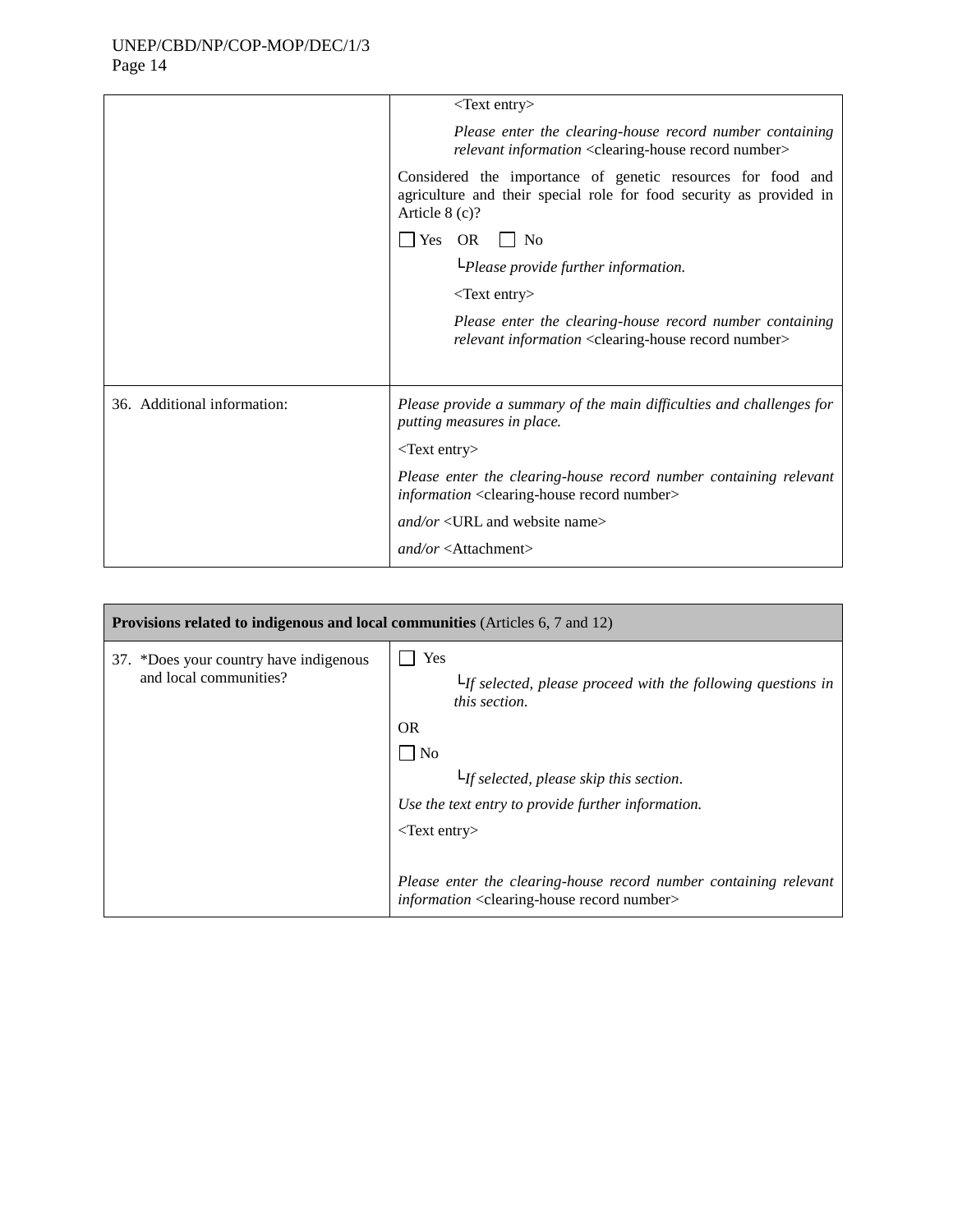| 38. *Do indigenous and local<br>communities have the established<br>right to grant access to genetic<br>resources according to your domestic<br>law? (Article 6.2)                                                                                                                                                                                                                                                        | $\Box$ No<br><b>OR</b><br>$\Box$ Yes<br>$L$ Please provide further information and reference to the<br>domestic law establishing rights of indigenous and local<br>communities to grant access to genetic resources.<br><text entry=""><br/>Please enter the clearing-house record number containing<br/>relevant information <clearing-house number="" record=""><br/>Loes your country have measures in place with the aim of<br/>ensuring that the prior informed consent or approval and<br/>involvement of indigenous and local communities is<br/>obtained as provided in Article 6.2?<br/><math>\Box</math> Yes OR <math>\Box</math> No<br/><math>L</math>Please provide further information: <text entry=""><br/>LHas your country set out criteria and/or process for<br/>obtaining prior informed consent or approval<br/>and<br/>involvement of indigenous and local communities for access<br/>to genetic resources in Article 6.3(f)?<br/><math>\exists</math> Yes OR <math>\Box</math> No</text></clearing-house></text> |
|---------------------------------------------------------------------------------------------------------------------------------------------------------------------------------------------------------------------------------------------------------------------------------------------------------------------------------------------------------------------------------------------------------------------------|----------------------------------------------------------------------------------------------------------------------------------------------------------------------------------------------------------------------------------------------------------------------------------------------------------------------------------------------------------------------------------------------------------------------------------------------------------------------------------------------------------------------------------------------------------------------------------------------------------------------------------------------------------------------------------------------------------------------------------------------------------------------------------------------------------------------------------------------------------------------------------------------------------------------------------------------------------------------------------------------------------------------------------------|
|                                                                                                                                                                                                                                                                                                                                                                                                                           | LPlease provide further information: <text entry=""><br/>Use the text entry to provide further information.<br/><math>&lt;</math>Text entry<math>&gt;</math><br/>Please enter the clearing-house record number containing relevant<br/>information <clearing-house number="" record=""></clearing-house></text>                                                                                                                                                                                                                                                                                                                                                                                                                                                                                                                                                                                                                                                                                                                        |
| 39. *In accordance with domestic law has<br>your country taken measures with the<br>aim of ensuring that traditional<br>knowledge associated with genetic<br>resources that is held by indigenous<br>and local communities within your<br>country is accessed with the PIC or<br>approval and involvement of these<br>indigenous and local communities and<br>that MAT have been established as<br>provided in Article 7? | $\Box$ Yes OR $\Box$ No<br>Use the text entry to provide further information.<br>$<$ Text entry $>$<br>Please enter the clearing-house record number containing relevant<br>information <clearing-house number="" record=""></clearing-house>                                                                                                                                                                                                                                                                                                                                                                                                                                                                                                                                                                                                                                                                                                                                                                                          |
| 40. *In implementing the Protocol and in<br>accordance with your domestic law, is<br>your country taking into consideration<br>indigenous and local communities'<br>customary laws, community protocols<br>and procedures with respect to<br>traditional knowledge associated with<br>genetic resources as provided in<br>Article 12.1?                                                                                   | $\Box$ Yes OR $\Box$ No<br>Use the text entry to provide further information.<br>$<$ Text entry $>$<br>Please enter the clearing-house record number containing relevant<br>information <clearing-house number="" record=""></clearing-house>                                                                                                                                                                                                                                                                                                                                                                                                                                                                                                                                                                                                                                                                                                                                                                                          |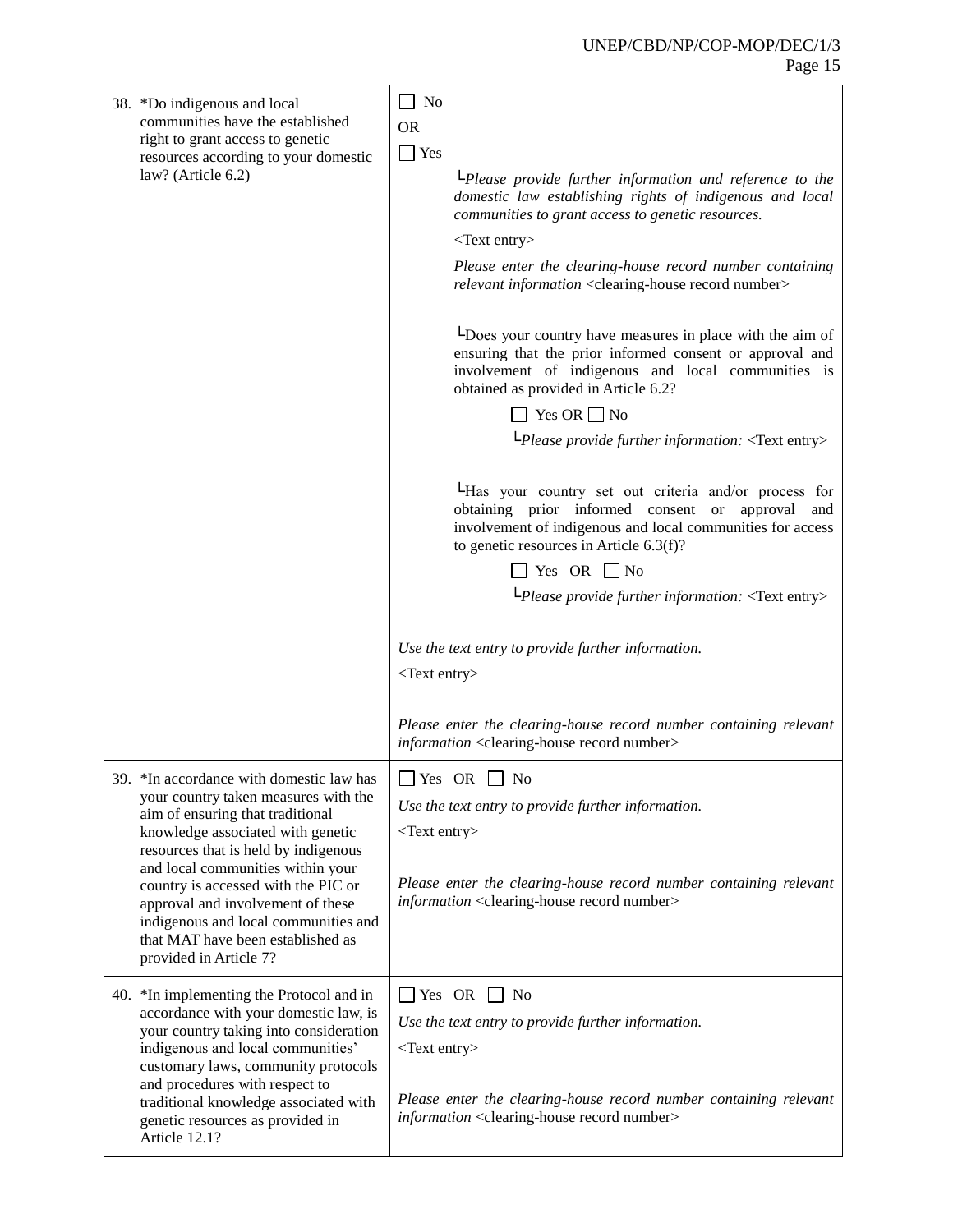41. \*Has your country established mechanisms to inform potential users of traditional knowledge associated with genetic resources about their obligations as provided in Article 12.2?  $\Box$  Yes OR  $\Box$  No *Use the text entry to provide further information.* <Text entry> *Please enter the clearing-house record number containing relevant information* <clearing-house record number> 42. \*Is your country supporting the development by indigenous and local communities of the following tools as provided in Article 12.3? Community protocols └ *Please provide further information on how your country is supporting the development of community protocols.* <Text entry> *Please enter the clearing-house record number containing relevant information* <clearing-house record number> AND Minimum requirements for mutually agreed terms └*Please provide further information on how your country is supporting the development of minimum requirements mutually agreed terms.* <Text entry> *Please enter the clearing-house record number containing relevant information* <clearing-house record number> AND Model contractual clauses └*Please provide further information on how your country is supporting the development of model contractual clauses.* <Text entry> *Please enter the clearing-house record number containing relevant information* <clearing-house record number> 43. \*Has your country endeavoured not to restrict the customary use and exchange of genetic resources and associated traditional knowledge within and among indigenous and local communities as provided in Article 12.4?  $\Box$  Yes OR  $\Box$  No *Use the text entry to provide further information.* <Text entry> *Please enter the clearing-house record number containing relevant information* <clearing-house record number> 44. Additional information: *Please provide a summary of the main difficulties and challenges for putting measures in place in relation to traditional knowledge associated with genetic resources*: <Text entry> *Please enter the clearing-house record number containing relevant information* <clearing-house record number> *and/or* <URL and website name> *and/or* <Attachment>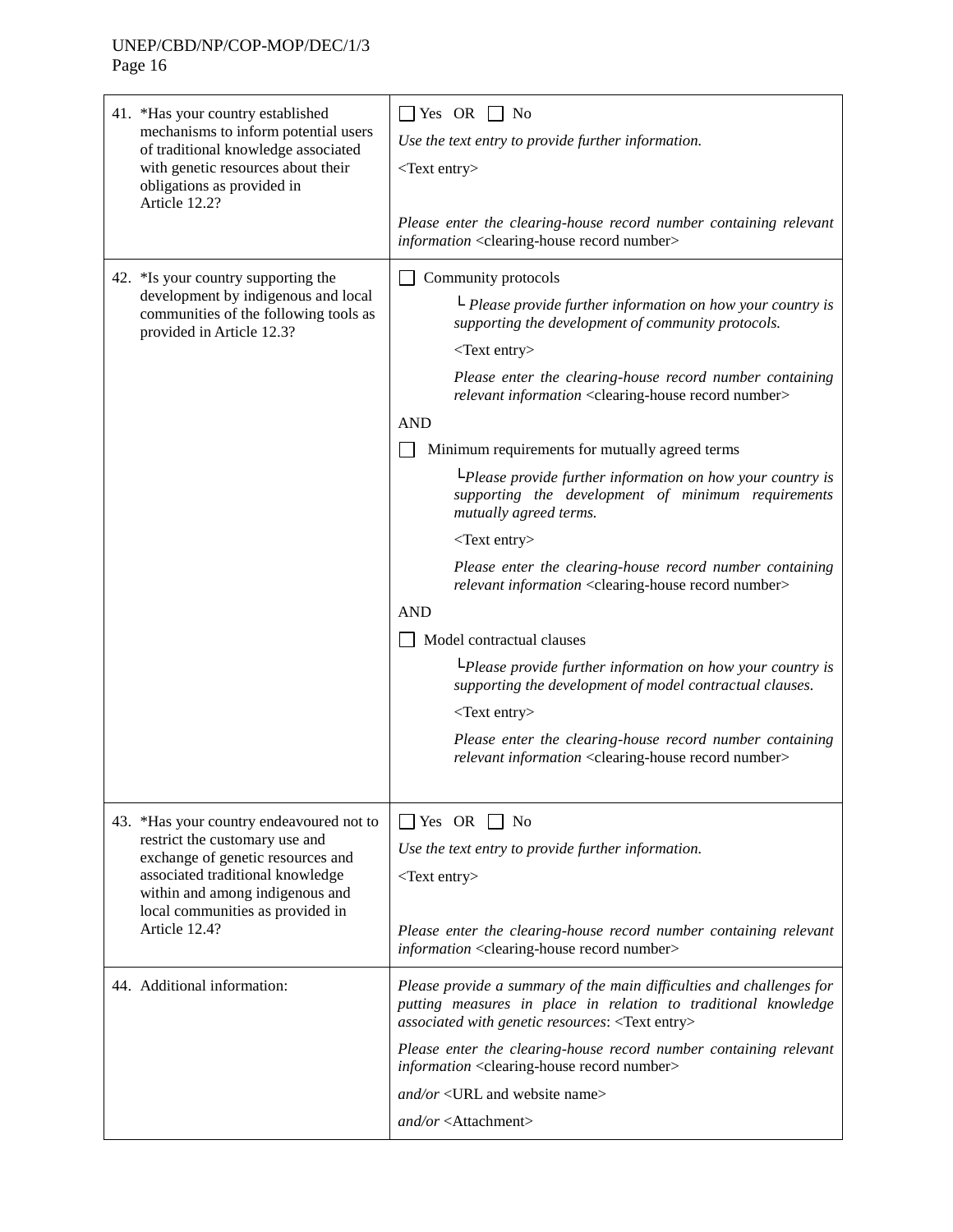| <b>Contribution to conservation and sustainable use</b> (Article 9)                                                                                                                                                                                          |                                                                                                                                                                                                                                                                                                                                           |
|--------------------------------------------------------------------------------------------------------------------------------------------------------------------------------------------------------------------------------------------------------------|-------------------------------------------------------------------------------------------------------------------------------------------------------------------------------------------------------------------------------------------------------------------------------------------------------------------------------------------|
| 45. *Is your country encouraging users<br>and providers to direct benefits arising<br>from the utilization of genetic<br>resources towards the conservation of<br>biological diversity and sustainable<br>use of its components as provided in<br>Article 9? | $ $ Yes OR $ $ No<br>Use the text entry to provide further information.<br>$<$ Text entry $>$<br>Please enter the clearing-house record number containing relevant<br><i>information</i> <clearing-house number="" record=""></clearing-house>                                                                                            |
| 46. Please indicate how the<br>implementation of the Nagoya<br>Protocol has contributed to<br>conservation and sustainable use of<br>biodiversity in your country:                                                                                           | $\langle$ Text entry $\rangle$<br>Please enter the clearing-house record number containing relevant<br><i>information</i> <clearing-house number="" record=""></clearing-house>                                                                                                                                                           |
| 47. Additional information:                                                                                                                                                                                                                                  | Please provide a summary of the main difficulties and challenges:<br>$<$ Text entry $>$<br>Please enter the clearing-house record number containing relevant<br><i>information</i> <clearing-house number="" record=""><br/><math>and/or &lt; URL</math> and website name&gt;<br/><math>and/or &lt;</math>Attachment&gt;</clearing-house> |

| <b>Transboundary cooperation</b> (Article 11)                                                                                                                                                                                                                                                                                        |                                                                                                                                                                                                                                                                                                                                                                                                    |
|--------------------------------------------------------------------------------------------------------------------------------------------------------------------------------------------------------------------------------------------------------------------------------------------------------------------------------------|----------------------------------------------------------------------------------------------------------------------------------------------------------------------------------------------------------------------------------------------------------------------------------------------------------------------------------------------------------------------------------------------------|
| 48. *Is your country endeavouring to<br>cooperate, with the involvement of<br>indigenous and local communities<br>concerned, with a view to<br>implementing the Protocol in<br>instances where the same genetic<br>resources are found <i>in situ</i> within the<br>territory of more than one Party as<br>provided in Article 11.1? | $ $ Yes OR $ $ No<br>If your country has indigenous and local communities, please provide<br>further detail their involvement.<br>$\langle$ Text entry $\rangle$<br>Use the text entry to provide further information.<br>$\langle$ Text entry $\rangle$<br>Please enter the clearing-house record number containing relevant<br>information <clearing-house number="" record=""></clearing-house> |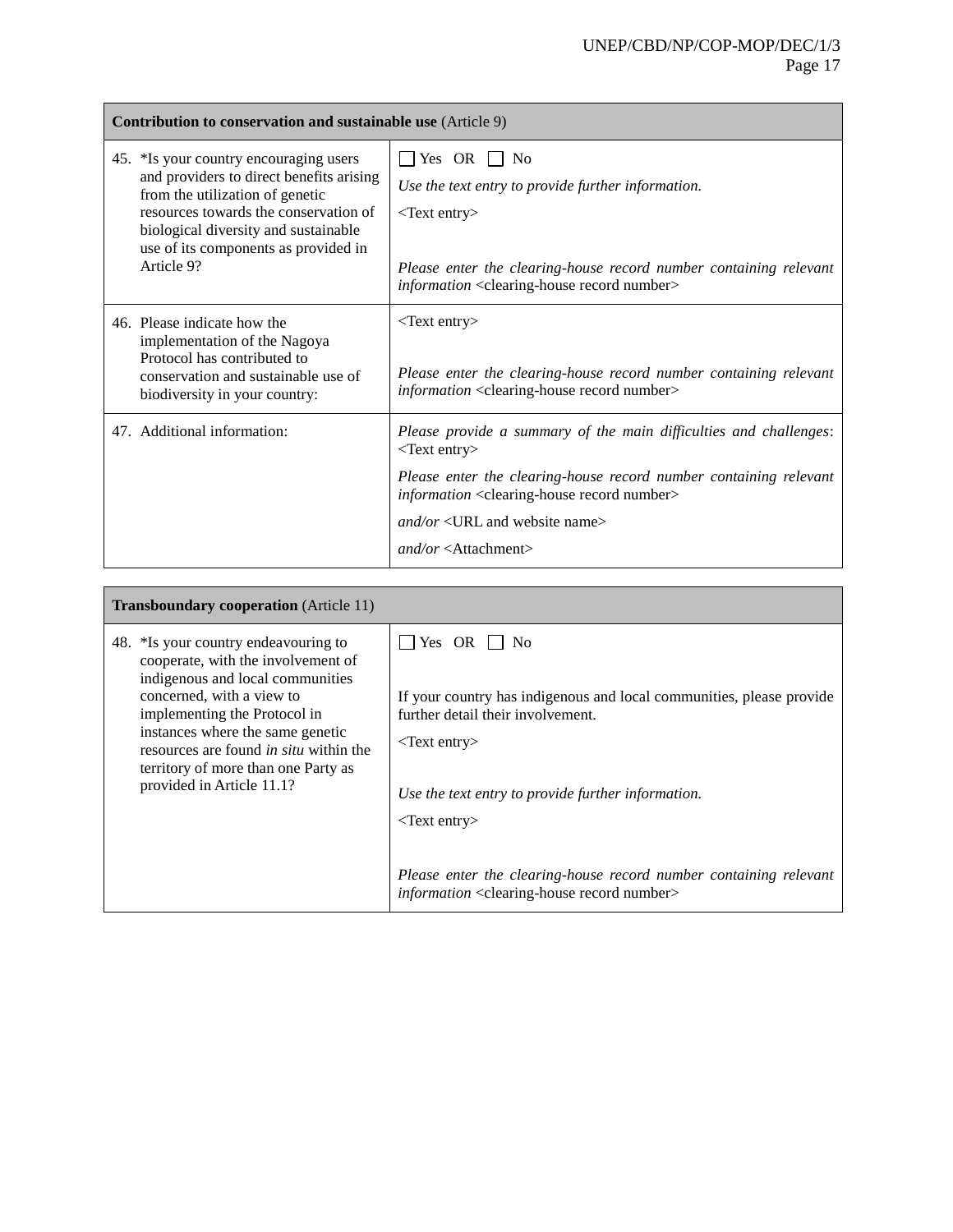| 49. *Is your country endeavouring to<br>cooperate with a view to<br>implementing the Protocol in<br>instances where the same traditional<br>knowledge associated with genetic<br>resources is shared by one or more<br>indigenous and local communities in<br>several Parties as provided in<br>Article 11.2? | $\Box$ Not applicable, since there are no indigenous and local<br>communities in my country<br><b>OR</b><br>$ $ Yes OR $ $ No<br>Use the text entry to provide further information.<br>$\langle$ Text entry $\rangle$ |
|---------------------------------------------------------------------------------------------------------------------------------------------------------------------------------------------------------------------------------------------------------------------------------------------------------------|-----------------------------------------------------------------------------------------------------------------------------------------------------------------------------------------------------------------------|
|                                                                                                                                                                                                                                                                                                               | Please enter the clearing-house record number containing relevant<br><i>information</i> <clearing-house number="" record=""></clearing-house>                                                                         |
| 50. Additional information:                                                                                                                                                                                                                                                                                   | Please provide a summary of the main difficulties and challenges:<br>$\langle$ Text entry $\rangle$                                                                                                                   |
|                                                                                                                                                                                                                                                                                                               | Please enter the clearing-house record number containing relevant<br><i>information</i> <clearing-house number="" record=""></clearing-house>                                                                         |
|                                                                                                                                                                                                                                                                                                               | $and/or < URL$ and website name>                                                                                                                                                                                      |
|                                                                                                                                                                                                                                                                                                               | $and/or <$ Attachment>                                                                                                                                                                                                |

| Model contractual clauses, codes of conduct, guidelines and best practices and/or standards (Article 19 and<br>20)                                                      |                                                                                                                                                                                                                                                                                                                                         |
|-------------------------------------------------------------------------------------------------------------------------------------------------------------------------|-----------------------------------------------------------------------------------------------------------------------------------------------------------------------------------------------------------------------------------------------------------------------------------------------------------------------------------------|
| 51. *Is your country encouraging the<br>development, update and use of model<br>contractual clauses for MAT as<br>provided in Article 19?                               | $\Box$ Yes OR $\Box$ No<br>Use the text entry to provide further information.<br>$<$ Text entry><br>Please enter the clearing-house record number containing relevant<br><i>information</i> <clearing-house number="" record=""></clearing-house>                                                                                       |
| 52. *Is your country encouraging the<br>development, update and use of codes<br>of conduct, guidelines and best<br>practices or standards as provided in<br>Article 20? | $\Box$ Yes OR $\Box$ No<br>Use the text entry to provide further information.<br>$<$ Text entry $>$<br>Please enter the clearing-house record number containing relevant<br><i>information</i> <clearing-house number="" record=""></clearing-house>                                                                                    |
| 53. Additional information:                                                                                                                                             | Please provide a summary of the main difficulties and challenges:<br>$<$ Text entry><br>Please enter the clearing-house record number containing relevant<br>information: <clearing-house number="" record=""><br/>and/or <url and="" name="" website=""><br/>and/or <math>\lt</math>Attachment<math>&gt;</math></url></clearing-house> |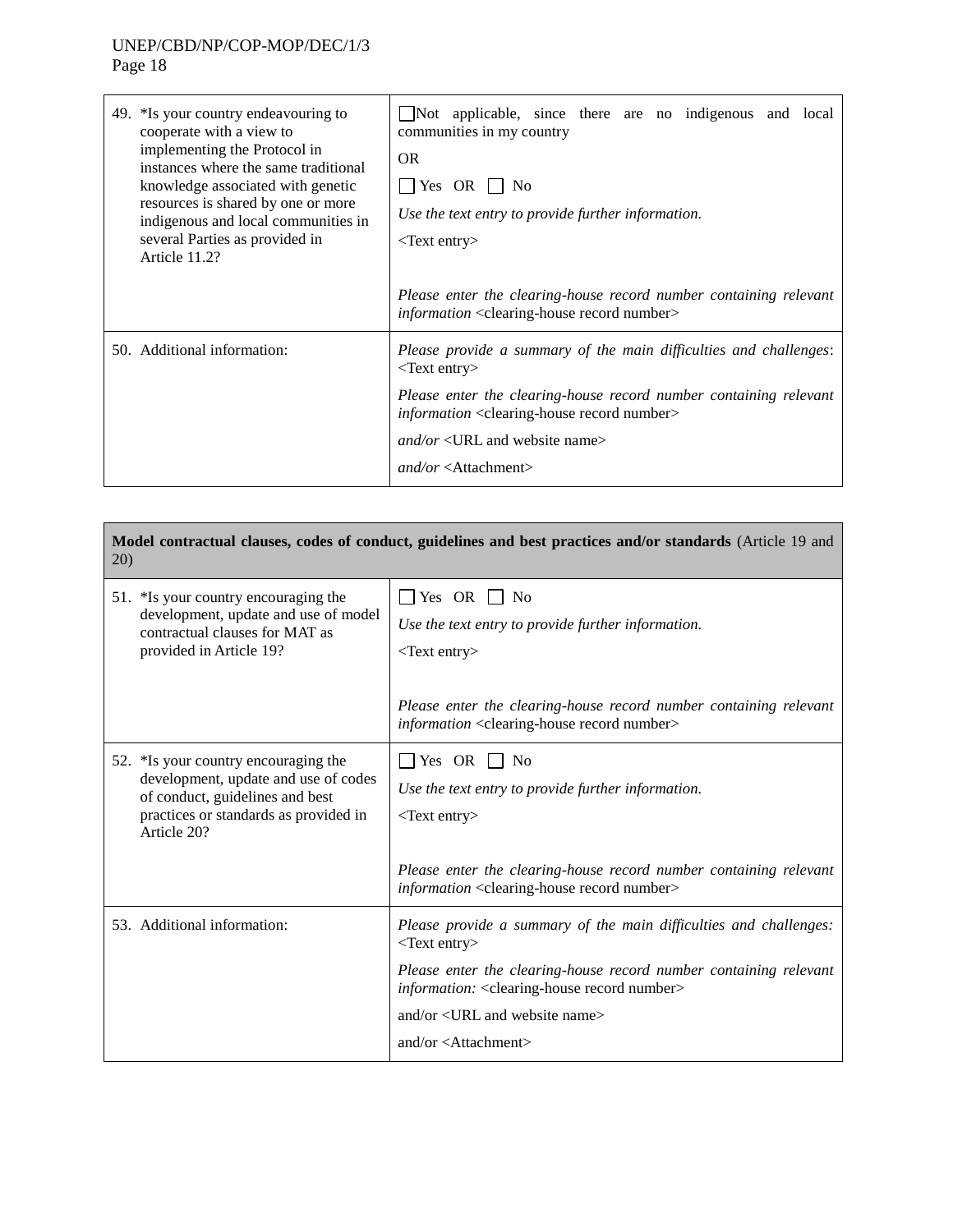| <b>Awareness-raising and capacity (Article 21 and 22)</b>                                                                                                                                                                                             |                                                                                                                                                                                                                                                                                                                                                                                                                                                                                                                                                                                                                                                                                                                 |  |
|-------------------------------------------------------------------------------------------------------------------------------------------------------------------------------------------------------------------------------------------------------|-----------------------------------------------------------------------------------------------------------------------------------------------------------------------------------------------------------------------------------------------------------------------------------------------------------------------------------------------------------------------------------------------------------------------------------------------------------------------------------------------------------------------------------------------------------------------------------------------------------------------------------------------------------------------------------------------------------------|--|
| 54. *Has your country taken measures to<br>raise awareness of the importance of<br>genetic resources and traditional<br>knowledge associated with genetic<br>resources and related access and<br>benefit-sharing issues as provided in<br>Article 21? | $\Box$ Yes<br>$L_{\textit{If selected}}$ , has your country taken measures to implement<br>the awareness-raising strategy for the Nagoya Protocol on<br>$ABS?^2$<br>$\exists$ Yes<br>LPlease provide a summary of the measures taken.<br><text entry=""><br/><math>L</math>Please enter the clearing-house record number containing<br/>relevant information: &lt; clearing-house record number&gt;<br/><b>OR</b><br/>N<sub>o</sub><br/><b>OR</b><br/>N<sub>0</sub><br/>Use the text entry to provide further information.<br/><text entry=""><br/>Please enter the clearing-house record number containing relevant<br/><i>information</i> <clearing-house number="" record=""></clearing-house></text></text> |  |

l

 $2$  Adopted as decision NP-1/9.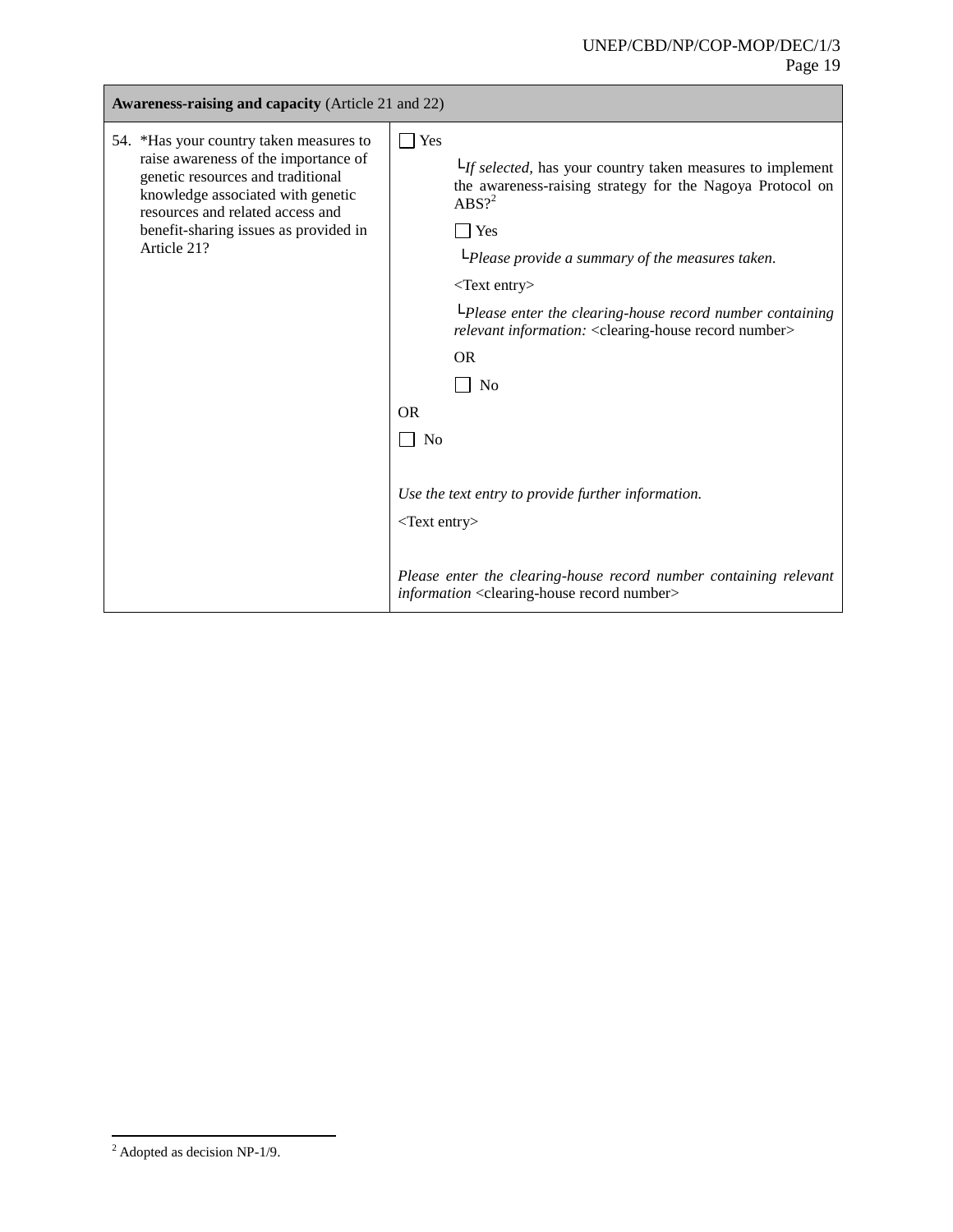| 55. *Has your country taken measures to<br>build and develop capacity and<br>strengthening of human resources and<br>institutional capacities to effectively<br>implement the Protocol as provided in<br>Article 22? | $\Box$ Yes<br>$L_f$ selected, has your country taken measures to implement the<br>strategic framework for capacity-building and development to<br>support effective implementation of the Nagoya Protocol on<br>$ABS$ ?<br>Yes<br>LPlease provide a summary of the measures taken.<br><text entry=""><br/>LPlease enter the clearing-house record number containing<br/>relevant information: &lt; clearing-house record number&gt;<br/><b>OR</b><br/>No<br/><b>OR</b><br/><math>\Box</math> No<br/>Use the text entry to provide further information.<br/><math>&lt;</math>Text entry<math>&gt;</math><br/>Please enter the clearing-house record number containing relevant<br/>information <clearing-house number="" record=""></clearing-house></text> |
|----------------------------------------------------------------------------------------------------------------------------------------------------------------------------------------------------------------------|------------------------------------------------------------------------------------------------------------------------------------------------------------------------------------------------------------------------------------------------------------------------------------------------------------------------------------------------------------------------------------------------------------------------------------------------------------------------------------------------------------------------------------------------------------------------------------------------------------------------------------------------------------------------------------------------------------------------------------------------------------|
| 56. Has your country received external<br>support for building and developing<br>capacity for the implementation of the<br>Nagoya Protocol? <sup>4</sup>                                                             | $\Box$ Yes OR $\Box$ No<br>Use the text entry to provide further information.<br>$<$ Text entry $>$<br>Please enter the clearing-house record number containing relevant<br>information: < clearing-house record number>                                                                                                                                                                                                                                                                                                                                                                                                                                                                                                                                   |
| 57. Has your country provided external<br>support for building and developing<br>capacity for the implementation of the<br>Nagoya Protocol? <sup>5</sup>                                                             | $\Box$ Yes OR $\Box$ No<br>Use the text entry to provide further information.<br><text entry=""><br/>Please enter the clearing-house record number containing relevant<br/>information: <clearing-house number="" record=""></clearing-house></text>                                                                                                                                                                                                                                                                                                                                                                                                                                                                                                       |
| 58. Additional information:                                                                                                                                                                                          | Please provide a summary of the main difficulties and challenges.<br>$<$ Text entry><br>Please enter the clearing-house record number containing relevant<br>information: <clearing-house number="" record=""><br/>and/or <url and="" name="" website=""></url></clearing-house>                                                                                                                                                                                                                                                                                                                                                                                                                                                                           |

l

 $3$  Adopted as decision NP-1/8.

 $4$  The collection of this information could be useful for the evaluation of the effectiveness of the Nagoya Protocol under Article 31 on assessment and review, as well as for measuring progress and identifying difficulties and challenges in implementing the Protocol.

<sup>&</sup>lt;sup>5</sup> The collection of this information could be useful for the evaluation of the effectiveness of the Nagoya Protocol under Article 31 on assessment and review, as well as for measuring progress and identifying difficulties and challenges in implementing the Protocol.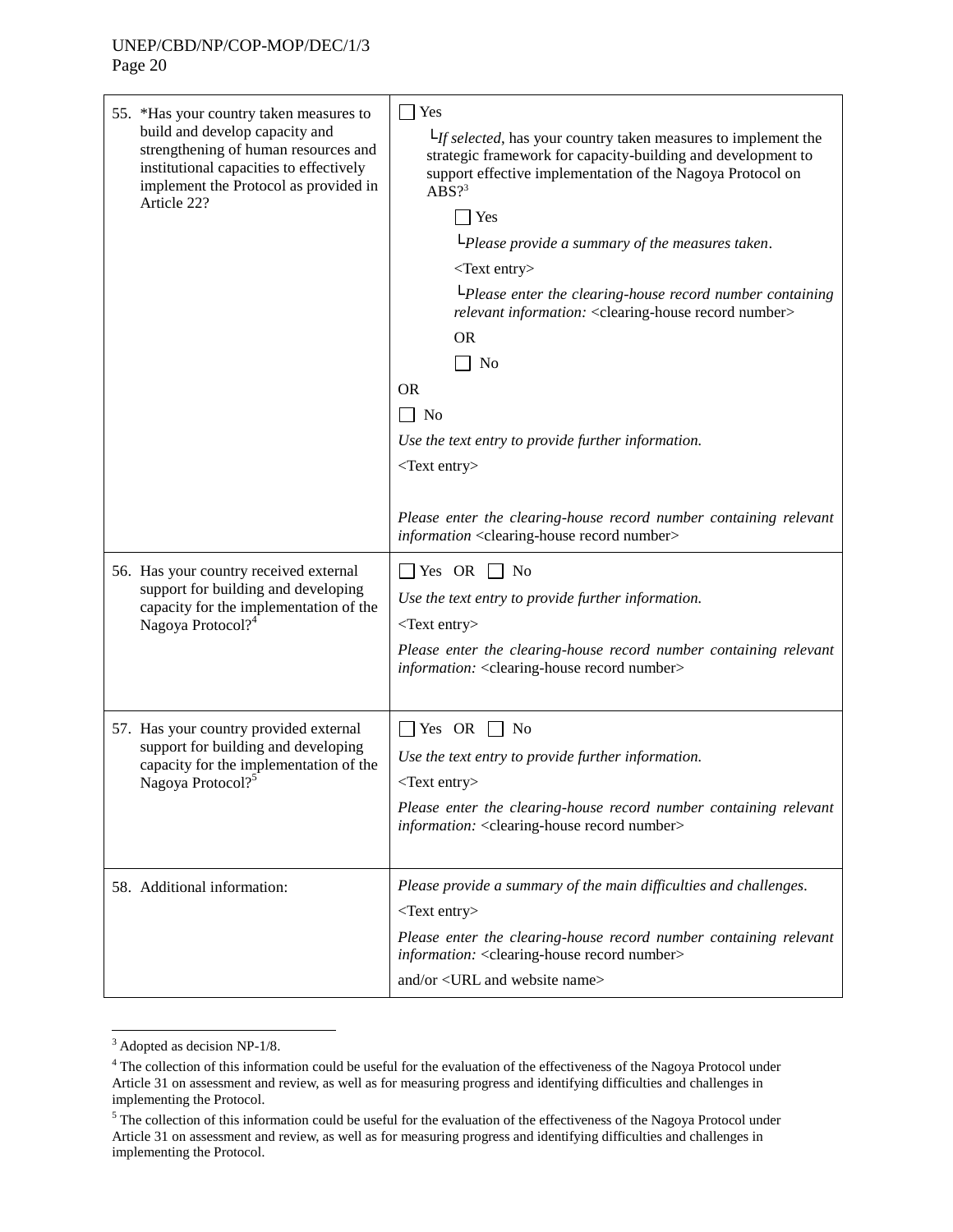| . .<br>. |
|----------|
|          |

| <b>Technology transfer, collaboration and cooperation</b> (Article 23)                                                                                                                                           |                                                                                                                                                                                                                                                                                                                                                          |
|------------------------------------------------------------------------------------------------------------------------------------------------------------------------------------------------------------------|----------------------------------------------------------------------------------------------------------------------------------------------------------------------------------------------------------------------------------------------------------------------------------------------------------------------------------------------------------|
| 59. *Is your country collaborating and<br>cooperating in technical and scientific<br>research and development<br>programmes as a means to achieve the<br>objective of the Protocol as provided<br>in Article 23? | Yes<br>$L$ Please provide a summary of the measures taken.<br>$\langle$ Text entry $\rangle$<br><b>OR</b><br>No<br>Use the text entry to provide further information.<br>$\langle$ Text entry $\rangle$<br>Please enter the clearing-house record number containing relevant<br><i>information</i> <clearing-house number="" record=""></clearing-house> |

| <b>Optional additional information</b>                                                                                                                                                                                                             |                                                                                                                                                                                                                                                                                                                                                                                                                                                    |  |
|----------------------------------------------------------------------------------------------------------------------------------------------------------------------------------------------------------------------------------------------------|----------------------------------------------------------------------------------------------------------------------------------------------------------------------------------------------------------------------------------------------------------------------------------------------------------------------------------------------------------------------------------------------------------------------------------------------------|--|
| 60. Please provide a summary of the main<br>difficulties and challenges<br>encountered for becoming a Party to<br>the Nagoya Protocol.                                                                                                             | $<$ Text entry><br>Please enter the clearing-house record number containing relevant<br>information <clearing-house number="" record=""></clearing-house>                                                                                                                                                                                                                                                                                          |  |
| 61. Has your country established a<br>mechanism for budgetary allocations<br>of funds for the implementation of the<br>Nagoya Protocol?                                                                                                            | $\Box$ Yes<br>$L$ Please provide further information.<br>$<$ Text entry><br><b>OR</b><br>$\Box$ No<br>$L$ Please provide a summary of the main difficulties and<br>challenges encountered.<br><text entry=""><br/>Use the text entry to provide further information.<br/><text entry=""><br/>Please enter the clearing-house record number containing relevant<br/>information <clearing-house number="" record=""></clearing-house></text></text> |  |
| 62. Has your country made financial<br>resources available to other Parties or<br>received financial resources from<br>other Parties or financial institutions<br>for the purposes of implementation of<br>the Protocol as provided in Article 25? | Yes, financial resources have been made available<br>$L$ Please provide further information: $\langle$ Text entry><br><b>OR</b><br>□ Yes, financial resources have been received<br>From other Parties<br>$L$ Please provide further information: <text entry=""><br/>From financial institutions<br/>From the Global Environmental Facility</text>                                                                                                |  |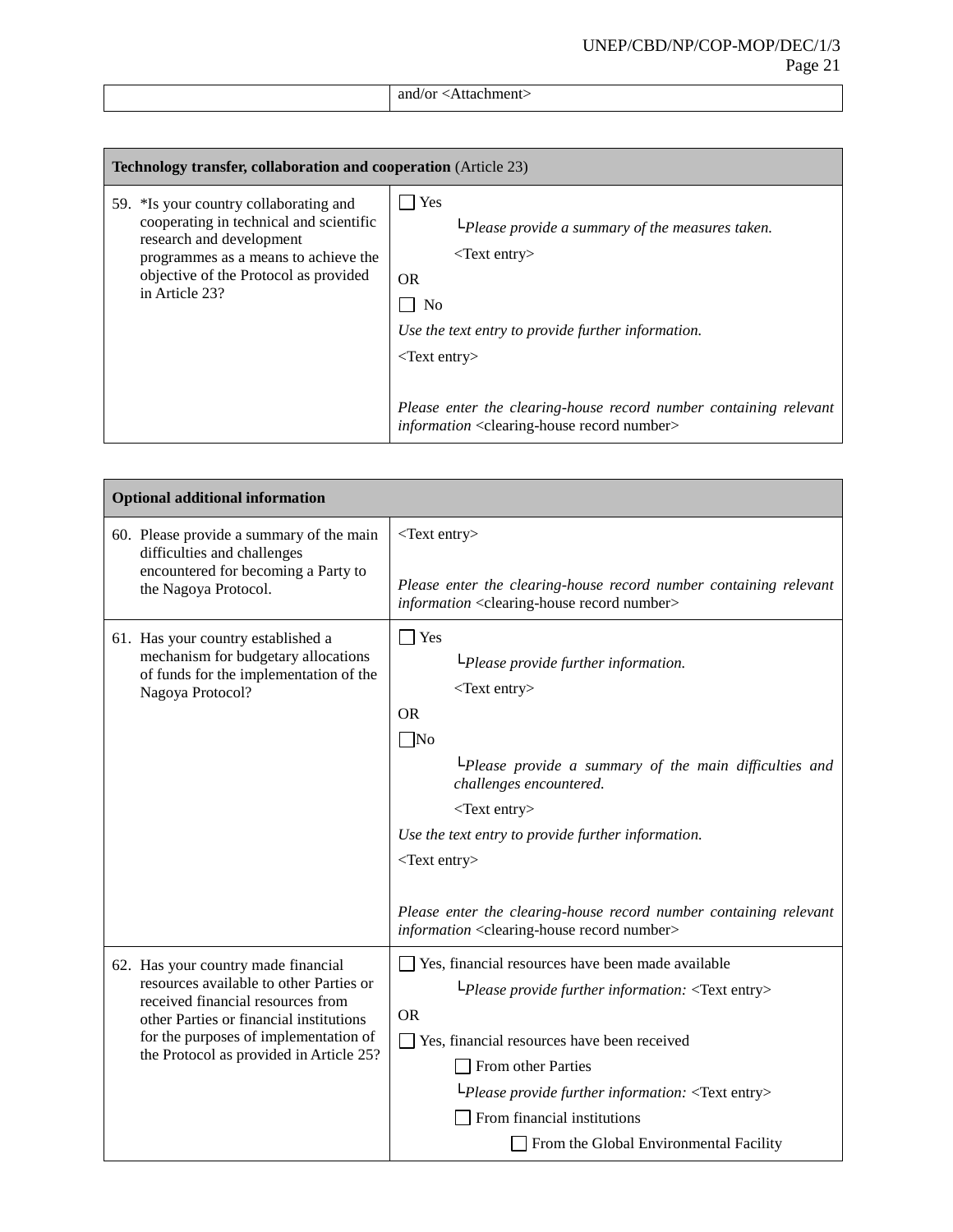Page 22

 $\overline{a}$ 

|                                                                               | From the Nagoya Protocol Implementation Fund                                                                                           |
|-------------------------------------------------------------------------------|----------------------------------------------------------------------------------------------------------------------------------------|
|                                                                               | From other sources                                                                                                                     |
|                                                                               | $L$ Please provide further information: <text entry=""></text>                                                                         |
|                                                                               |                                                                                                                                        |
|                                                                               | <b>OR</b>                                                                                                                              |
|                                                                               | $\Box$ No                                                                                                                              |
|                                                                               | Use the text entry to provide further information.                                                                                     |
|                                                                               | $<$ Text entry $>$                                                                                                                     |
|                                                                               |                                                                                                                                        |
|                                                                               | Please enter the clearing-house record number containing relevant<br>information <clearing-house number="" record=""></clearing-house> |
| 63. Does your country have specific staff<br>to administer functions directly | $\Box$ Yes                                                                                                                             |
|                                                                               | If selected, please indicate how many:                                                                                                 |
| related to the implementation of the<br>Nagoya Protocol? <sup>6</sup>         | One                                                                                                                                    |
|                                                                               | Less than 5                                                                                                                            |
|                                                                               | Less than 10                                                                                                                           |
|                                                                               | 10 or more                                                                                                                             |
|                                                                               |                                                                                                                                        |
|                                                                               | <b>OR</b>                                                                                                                              |
|                                                                               | $\Box$ No                                                                                                                              |
|                                                                               | Please provide a summary of the main difficulties and challenges<br>encountered.                                                       |
|                                                                               | $<$ Text entry $>$                                                                                                                     |
|                                                                               |                                                                                                                                        |
|                                                                               | Use the text entry to provide further information.                                                                                     |
|                                                                               | <text entry=""></text>                                                                                                                 |
|                                                                               |                                                                                                                                        |
|                                                                               | Please enter the clearing-house record number containing relevant<br>information <clearing-house number="" record=""></clearing-house> |
| 64. Any other relevant information: <sup>7</sup>                              | <text entry=""></text>                                                                                                                 |
|                                                                               | Please enter the clearing-house record number containing relevant<br>information <clearing-house number="" record=""></clearing-house> |
|                                                                               | and/or <url and="" name="" website=""></url>                                                                                           |
|                                                                               | and/or <attachment></attachment>                                                                                                       |
| 65. Notes: <sup>8</sup>                                                       | <text entry=""></text>                                                                                                                 |
|                                                                               |                                                                                                                                        |

 $6$  The collection of this information could be useful for the evaluation of the effectiveness of the Protocol under Article 31 on assessment and review as well as for measuring progress and identifying difficulties and challenges in implementing the Protocol.

 $<sup>7</sup>$  Please use this field to provide any other relevant information that may not have been addressed elsewhere in the report.</sup>

<sup>&</sup>lt;sup>8</sup> The field "Notes" is for personal reference and can be seen only when the record is being edited.